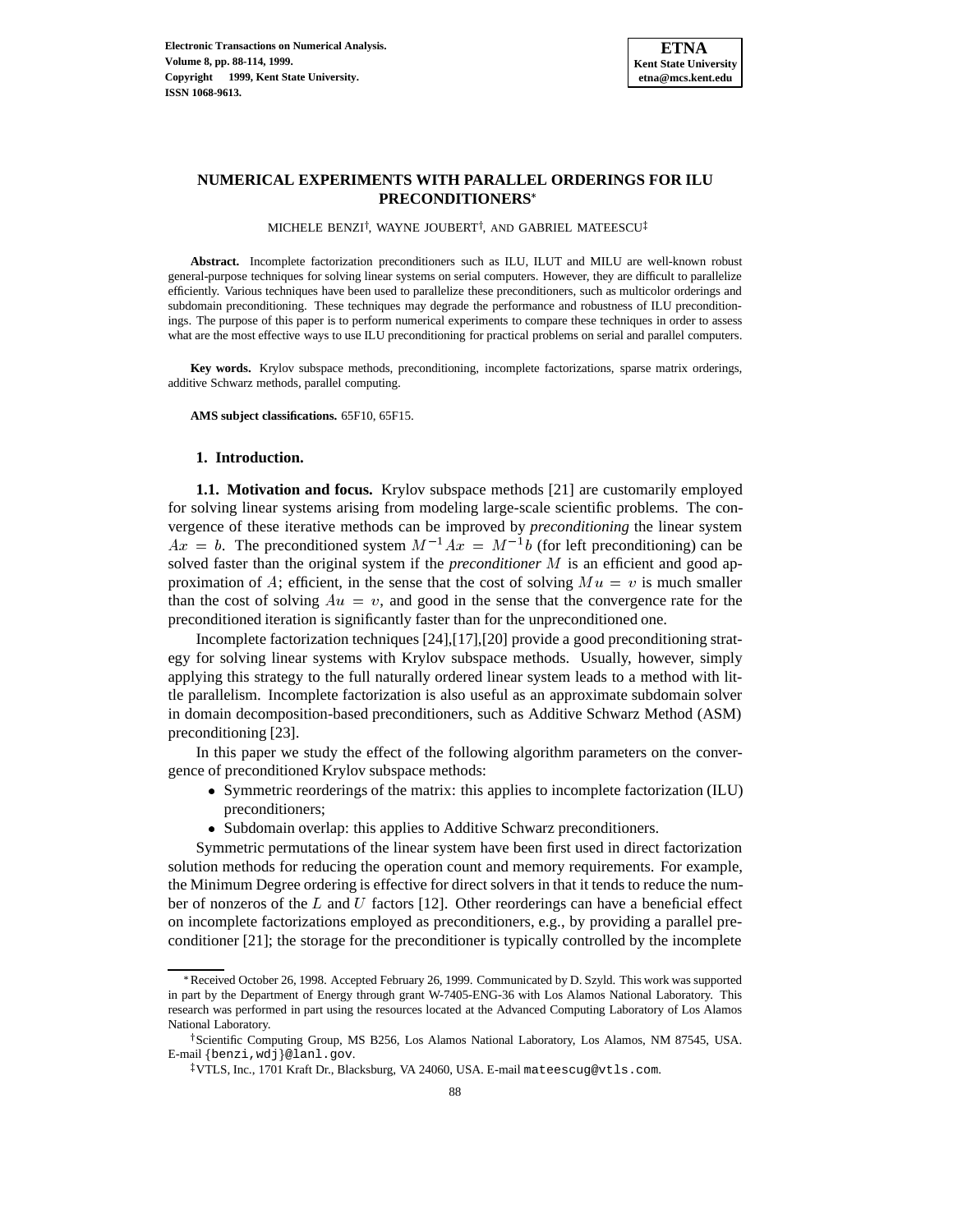factorization scheme. However, parallel orderings may degrade the convergence rate, and allowing fill may diminish the parallelism of the solver.

In this paper, we consider structurally symmetric matrices arising from partial differential equations (PDEs) discretized on structured grids using finite differences. We focus on symmetric permutations as they represent similarity transformations and preserve the spectrum of the linear system matrix. Furthermore, symmetric permutations preserve the structural symmetry of a matrix and the set of diagonal elements.

Additive Schwarz methods [23] derive a preconditioner by decomposing the problem domain into a number of overlapping subdomains, (approximately) solving each subdomain, and summing the contributions of the subdomain solves. Variants of ASM are obtained by varying the amount of overlap and the subdomain solvers. When the subdomains are solved approximately using an incomplete factorization, the resulting preconditioner can be thought of as a "parallel ILU" strategy. Like block Jacobi, ASM has good parallelism and locality, but these advantages could be offset by a high iteration count of the underlying Krylov subspace method.

**1.2. Related work.** A lexicographic ordering of the grid points in a regular two- or three-dimensional grid is obtained by scanning the grid nodes and assigning numbers to the nodes in the order in which they are seen in the scanning. A widely used ordering is the *Natural Order* (NO), which is the order induced by labeling the grid nodes from the bottom up, one horizontal line at a time and (for three-dimensional grids) scanning consecutive vertical planes. Several reorderings have been considered in the literature as alternatives to the natural order. Among these are *Minimum Degree* (MD), *Multiple Minimum Degree* (MMD), *Reverse Cuthill-McKee* (RCM), *Nested Dissection* (ND), and *Multicoloring* (MCL). For a description of these reorderings see  $[6]$ , $[11]$ , $[12]$ , $[16]$ , $[21]$ . MMD, MD, and ND reorderings attempt to minimize the fill in the factors, while RCM reduces the bandwidth of the matrix.

The *degree of parallelism* (DOP) of a preconditioning algorithm is the number of processors that can work simultaneously on constructing or applying the preconditioner. MCL provides large grain parallelism for no-fill incomplete LU factorization [21]. With multicoloring, the linear system is partitioned in subsets of equations that do not have any internal dependencies between unknowns. For direct solvers, fill-reducing (ND, MD, MMD) and bandwidth-reducing (RCM) reorderings are superior to NO [12]. The usefulness of these reorderings for incomplete factorization preconditioners is not well established.

A simple incomplete factorization of a matrix A is  $A = \overline{L}\overline{U} + R$ , where the triangular matrices  $L$  and  $U$  have the same nonzero structure as the lower and upper triangular parts of A, respectively, and R is the *residual* matrix. This strategy is known as no-fill ILU, and is denoted by ILU(0). For symmetric positive definite (SPD) problems,  $U = L<sup>T</sup>$  and the factorization is called no-fill *incomplete Cholesky*, denoted by IC(0). One can attempt to improve the effectiveness of an incomplete LU factorization by allowing fill-in in the triangular factors L, U. The ILU(1) method allows nonzeros entries for the elements with level of fill at most one (see [21], pp. 278–281); the corresponding factorization for SPD problems is denoted by IC(1). A more sophisticated preconditioner is a dual-dropping ILU preconditioner [20], denoted by ILUT( $\tau$ ,  $p$ ), where  $\tau$  is the dropping threshold and p is the maximum number of nonzeros of fill allowed in a row above those present in the original matrix.

The effect of reorderings on the performance of ILU-type preconditioners has been studied by Duff and Meurant [7], Benzi *et al.* [2], and Saad [19], among others. Duff and Meurant have studied the impact of reorderings on incomplete factorization preconditioning for SPD problems. The sources of inaccuracy in incomplete factorizations and the effect of reorderings on accuracy and stability have been analyzed by Chow and Saad [4] and Benzi *et al.* [2].

Let  $\hat{A} = \overline{L}\overline{U}$ . The residual matrix  $R = A - \hat{A}$  measures the accuracy of the incom-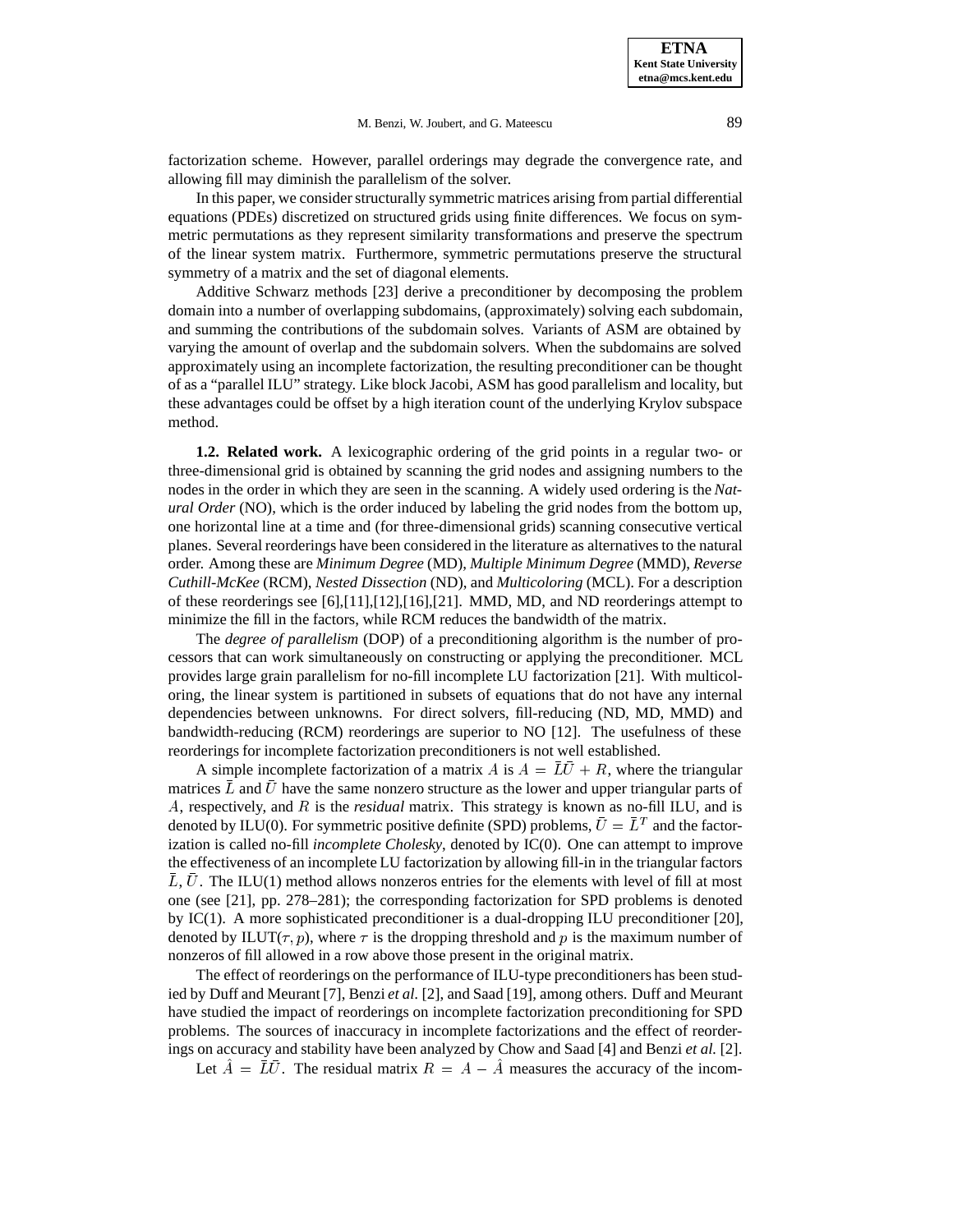plete factorization. Let  $\|\cdot\|_F$  denote the Frobenius norm of a matrix. Chow and Saad [4] and Benzi *et al.* [2] have shown that for nonsymmetric problems  $||R||_F$  may be an insufficient characterization of the convergence of the preconditioned iterative methods. This is in contrast with symmetric positive definite problems where  $R$  provides a good measure of convergence. These authors have shown that the stability of the triangular solves is gauged by the Frobenius norm of the *deviation from identity* matrix,  $E = I - AA^{-1}$ . For ILU(0),  $||R||_F$  can be small, while  $||E||_F$  may be very large, i.e., A can be very ill-conditioned. Note that  $E = RA^{-1}$ .

Benzi *et al.* [2] have shown that RCM and MD reorderings can be beneficial for problems that are highly nonsymmetric and far from diagonally dominant. Specifically, MD has the effect of stabilizing the ILU(0) triangular factors, while RCM improves the accuracy of incomplete factorizations with fill.

Saad [19] has shown that improving the accuracy of the preconditioner, by replacing ILU(0) with dual dropping ILU preconditioning ILUT( $\tau$ , p), greatly improves the performance of red-black  $(RB)$  ordering, so that by increasing p the ILUT preconditioner induced by RB will eventually outperform the one induced by NO, as measured by iterations or floating point operations. RB ordering is the simplest variant of MCL, in which the grid points are partitioned in two independent subsets (see Subsection 2.1 and [21], page 366).

**1.3. Contributions of the paper.** Our main contribution is to show that parallel orderings can perform well even in a sequential environment, producing solvers requiring a lower wall-clock time (and in some cases reduced storage needs) than NO, especially for ILUT preconditioning of two-dimensional problems. We also show that for problems which are highly nonsymmetric and far from diagonally dominant these orderings are still better than NO, but they are outperformed by RCM. For such problems we also observe that parallel orderings can have a stabilizing effect on the ILU(0) preconditioner.

We propose and investigate a new MCL ordering, which allows for parallel ILU(1) and  $IC(1)$  preconditioners. We perform numerical experiments with multicoloring for nonsymmetric problems and incomplete factorizations with fill-in, extending the work done by Poole and Ortega [18] and by Jones and Plassmann [15] who studied the effect of MCL reorderings on IC(0) preconditioners for SPD problems. Our experiments suggest that for nonsymmetric problems, the loss in convergence rate caused by switching from NO to multicolorings for  $ILU(0)$  and  $ILU(1)$  preconditioners is compensated by the large DOP of the multicolorings.

We extend the study [7] in two ways: first, we show that RB applied to symmetric ILUT can outperform NO; second, we look at RB applied to nonsymmetric problems. We further the study of Benzi *et al.* [2] on orderings for nonsymmetric problems by considering MCL and ND orderings.

We further the work of Saad by considering the performance of RB on larger problems (Saad considers problems with up to  $25^3 = 15,625$  unknowns, while we consider up to 160; <sup>000</sup> unknowns) and comparing RB with RCM and ND, in addition to NO. Finally, we assess the scalability of one-level overlapping ASM preconditioning for the set of model problems defined below.

**1.4. Model problems.** Although in practical experience it is often desirable to solve problems with complex physics on possibly unstructured grids, a minimal requirement of an effective parallel scheme is that it work well on simple, structured problems. For this reason, we will focus on a small set of model problems on structured grids which are "tunable" in terms of problem size and difficulty. The numerical experiments throughout the paper use the following three model PDE problems, all of them with homogeneous Dirichlet boundary conditions. Below we denote by  $\Delta$  the Laplace operator in two or three dimensions.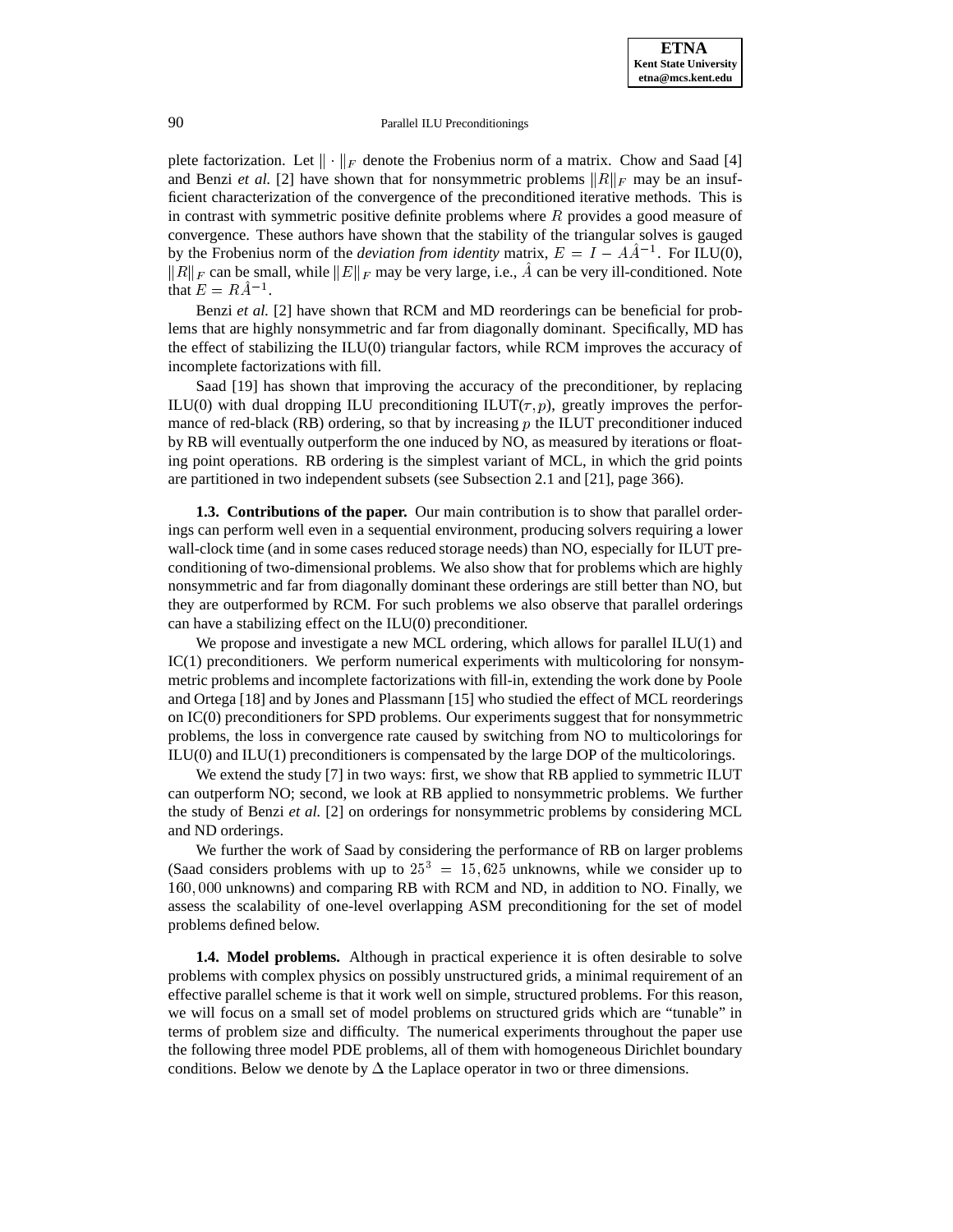Problem 1. The Poisson's equation:

$$
(1.1) \t -\Delta u = g.
$$

Problem 2. Convection-diffusion equation with convection in the xy-plane:

(1.2) 
$$
-\varepsilon \Delta u + \frac{\partial}{\partial x} e^{xy} u + \frac{\partial}{\partial y} e^{-xy} u = g.
$$

Problem 3. Convection-diffusion equation with convection in the z-direction:

(1.3) 
$$
-\varepsilon \Delta u + \frac{\partial}{\partial z} u = g.
$$

The domain of the unknown function  $u$  is either the unit square or the unit cube, respectively for two-dimensional (2D) and three-dimensional (3D) problems. The discretization scheme employs a regular  $n_x \times n_y \times n_z$  grid ( $n_z = 1$  for 2D), five- and seven-point stencils for 2D and 3D, respectively, and centered finite differences. Let  $N$  be the number of unknowns of the linear system,  $N = n_x n_y n_z$ . The right-hand side of the linear system  $Ax = b$  arising from discretization is artificial, i.e., b is obtained by computing  $b = A\hat{e}$ , where  $\hat{e} = (1, 1, \ldots, 1)^T$ .

For Problems 2 and 3, we vary the weight of the convection term by changing the parameter  $\varepsilon$ . The set of values we choose for  $\varepsilon$  are  $\{1/100, 1/500, 1/1000\}$ , where a smaller value of  $\varepsilon$  gives a less diagonally dominant coefficient matrix A for a fixed problem size [2]. More precisely, it can be easily verified that Problem 2 gives rise to a diagonally dominant M-matrix if and only if  $\varepsilon/h > e/2$ , where h denotes the mesh size. The corresponding condition for Problem 3 is  $\varepsilon/h > 1/2$ . Note that for a fixed h, the value of  $\varepsilon$  controls also the deviation from symmetry of the coefficient matrix, in the sense that the Frobenius norm of the symmetric part of A decreases as  $\varepsilon$  decreases, while the norm of the skew-symmetric part remains constant. Thus, for a fixed h, the discrete problem becomes more difficult as  $\varepsilon$  is made smaller; see also [2]. As is well-known, the discretization becomes unstable and nonphysical solutions may result when the conditions on  $\varepsilon/h$  are violated, particularly when boundary layers are present in the solution. In this case, the computed solutions are still useful in that they allow to determine the existence and location of such boundary layers; see, e.g., [9]. In the remainder of the paper, we will not address the issue of whether the discrete solution is a good approximation to the continuous solution.

We have employed three Krylov subspace accelerators as follows: Conjugate Gradient (CG) [14] for Problem 1, Bi-CGSTAB [25] for Problem 2, and GMRES(30) [22] for Problem 3. For a description of all these Krylov subspace methods, see [21]. The stopping criterion is  $||r_k|| \leq \varepsilon_R ||r_0|| + \varepsilon_A$ , where  $|| \cdot ||$  is the Euclidean norm,  $r_k = b - Ax_k$ , and  $\varepsilon_R = \varepsilon_A = 10^{-5}$ . The overall conclusions of this study are not dependent on the particular choice of the right-hand side and of the stopping criterion.

**1.5. Computing environment.** We have used code from the *PETSc* [1] library and our own code; the experiments have been performed on an SGI Origin 2000 machine with 32 nodes.

The experiments in Section 4 are based on the PETSc toolkit which provides message passing-based interprocess communication, with Single-Program Multiple-Data (SPMD) as the parallel programming model. PETSc is based on the industry-standard MPI message passing application programming interface. The toolkit has been installed on the Origin 2000 machine we have used in the debugging mode (-g compiler option). The timing data are obtained using the PETSc function *PetscGetTime()* which gives the wall-clock time. The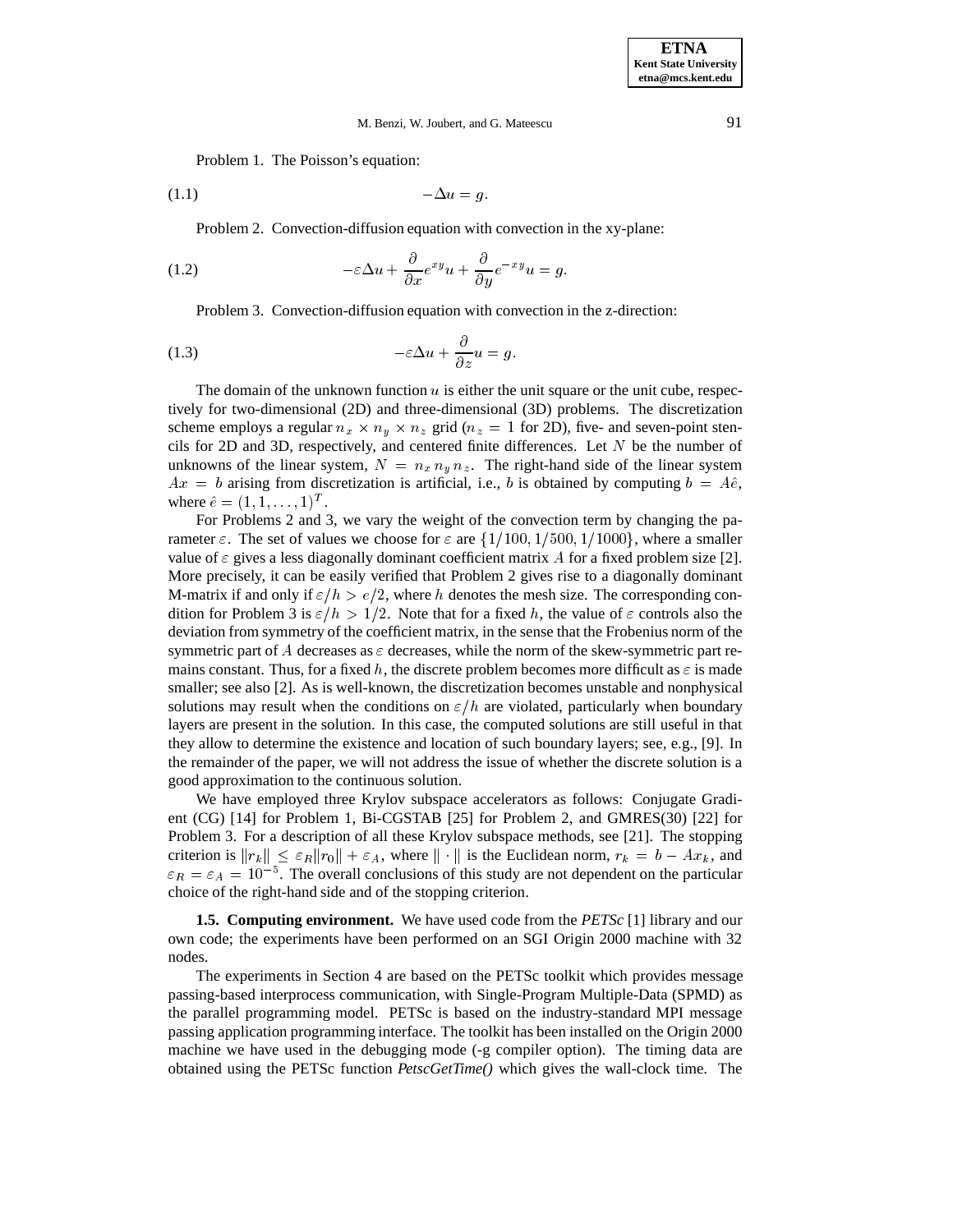toolkit uses left-preconditioning and the residual used in the stopping test corresponds to the preconditioned problem.

The code for the experiments in Sections 3 and 5 has been compiled using the compiler options -pfa (automatic parallelization of do-loops) -n32 (new 32-bit objects) -O0 (turn off optimization). The timing data are obtained using the Fortran intrinsic function *dtime()* from which the user CPU time is extracted. The code uses right preconditioning. The runs in Section 3 use one processor, while those in Section 5 use eight processors.

## **2. Background.**

**2.1. Multicoloring orderings.** Given a graph  $G = (V, E)$ , where V is the set of vertices and E is the set of edges, the *graph coloring problem* is to construct a partition  $(C_1, C_2, \ldots, C_c)$  of the set V such that all vertices in the same part  $C_i$  form an independent set, i.e., vertices in the same subset are not connected by any edge. The minimum number of colors necessary for a graph,  $\chi = c_{min}$ , is the *chromatic number* of the graph. The relevance of the chromatic number from a computational point of view is that all unknowns in the same subset can be solved in parallel. Thus, the number of inherent sequential steps is greater or equal to the chromatic number of the graph.

With each matrix  $A \in \mathbb{R}^{N \times N}$  we can associate a graph  $G_A$  such that  $V = \{1, 2, \ldots, N\}$ and  $(i, j) \in E \leftrightarrow a_{ij} \neq 0$ . For arbitrary A, finding the chromatic number of  $G_A$  is NPhard, but in practice a suboptimal coloring suffices. For the 5-point stencil discretization, it is easy to find a 2-coloring of the graph, commonly called *red-black* coloring. For redblack coloring, the degree of parallelism in applying an  $IC(0)$  or  $ILU(0)$  preconditioner is  $N/2$  (N is the number of unknowns), which justifies considering this ordering strategy. The problem with this approach is that a no-fill preconditioner obtained with RB may result in poor convergence.

For SPD matrices arising from finite difference discretizations of two-dimensional elliptic problems, Duff and Meurant [7] have shown, by way of experiments, that RB reordering has a negative effect on the convergence of conjugate gradient preconditioned with IC(0). Poole and Ortega [18] have observed similar convergence behavior for multicolorings.

**2.2. Scalability.** Let  $T_p(n, K)$  be the time complexity of executing an iterative linear solver on a parallel computer with  $p$  processors, where  $K$  is a parameter equal to the number of subproblems (for example, the number of subdomains in the case of ASM) into which the solver divides the original problem of size N, and n is the subproblem size,  $N = n K$ .

Following Gustafson [13], an algorithm is *scalable* if the time complexity stays constant when the subproblem size is kept constant while the number of processors and the number of subproblems both increase p times, i.e.,  $T_p(n, p) = O(T_1(n, 1))$ . The scalability of an iterative linear solver can be decomposed into two types of scalability (see, for example, Cai *et al.* [3]): (i) *algorithmic* or *numerical scalability*, i.e., the number of iterations is independent of the problem size; (ii) *parallel scalability*, i.e., the parallel efficiency  $T_1(n, p)/p T_p(n, p)$ remains constant when p grows.

In the case of linear solvers for problems arising from elliptic PDEs, it is likely that the two conditions for scalability cannot be simultaneously achieved; see, for example, Worley [26]. Hence, in practice a method is considered scalable if the number of iterations depends only weakly on the number of subproblems and the parallel efficiency decreases only slightly as p increases.

**3. Performance of serial implementations.** In this section we are concerned with the serial performance of reorderings for ILU preconditioners. We look at the effect of RB, RCM, and ND on several ILU preconditioners.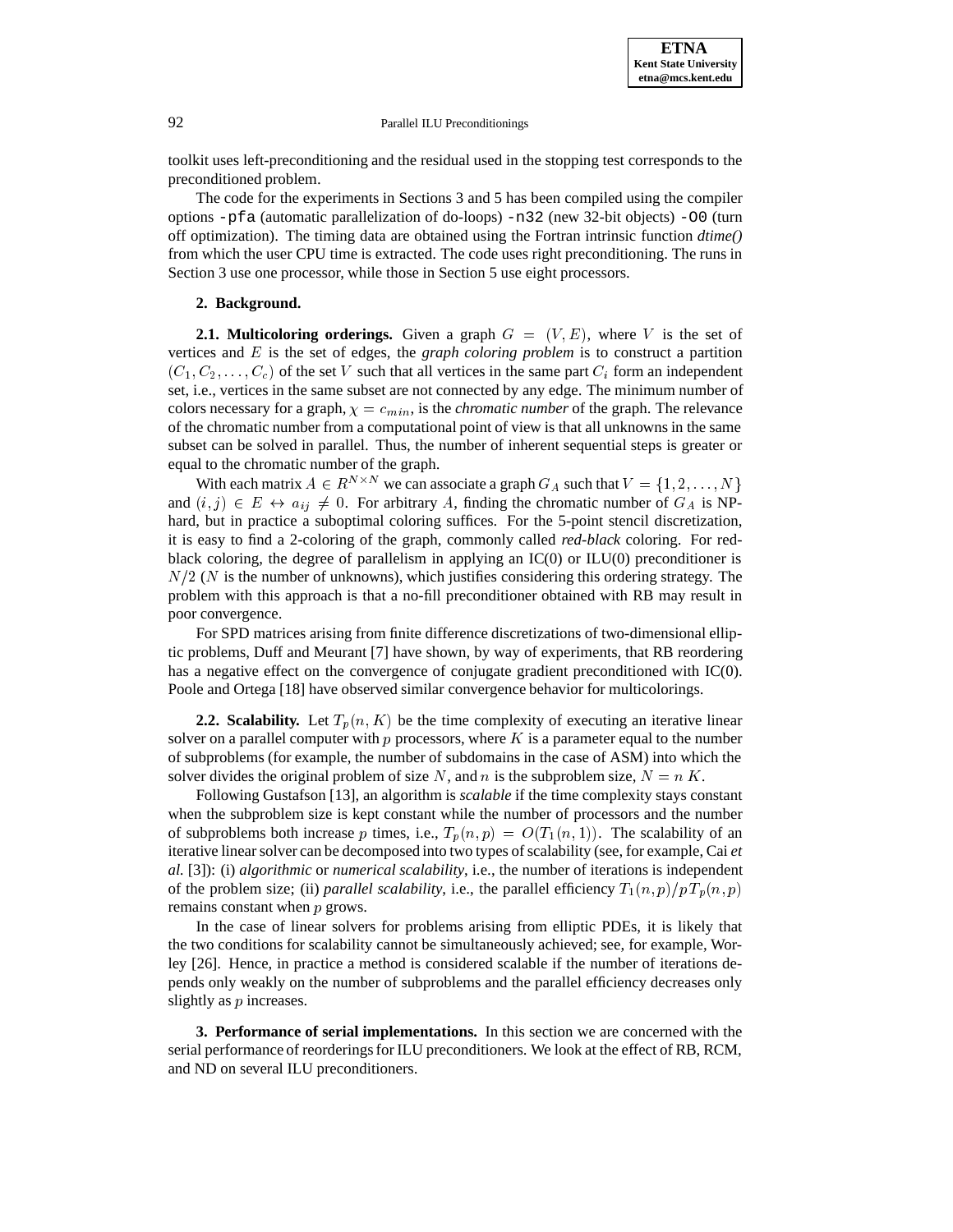If fill is allowed, the advantage of RB providing a parallel preconditioner is greatly diminished; however, by allowing fill the accuracy of the RB-induced preconditioner may improve so much that it outperforms NO, thereby making RB an attractive option for uniprocessor computers. Indeed, Saad has observed [19] that, for a given problem and dropping tolerance  $\tau$ , there is an amount of fill  $p_0$ , such that if  $p > p_0$  then the preconditioner ILUT( $\tau$ , p) induced by RB outperforms the corresponding preconditioner induced by NO. On the other hand, it has been observed by Benzi *et al.* [2] that, for highly nonsymmetric problems, RCM outperforms NO when fill in the preconditioner is allowed. We further these studies by performing numerical experiments on NO, RB, *and* RCM, thereby comparing RB to RCM, and considering larger problems (more than 100,000 unknowns).

For the drop tolerance-based solvers we use global scaling, i.e., we divide all the matrix elements by the element of largest magnitude in the matrix. Thus, all entries in the scaled matrix are in the interval  $[-1, 1]$ . This scaling has no effect on the spectral properties of A, but it helps in the choice of the (absolute) drop tolerance, which is a number  $0 < Tol < 1$ . As an alternative, we tried the relative drop tolerance approach suggested in [20], where fill-ins at step  $i$  are dropped whenever they are smaller in absolute value than  $Tol$  times the 2-norm of the *i*th row of  $A$ . For the problems considered in this paper, the two drop strategies gave similar results. For 2D problems, we let  $n_x = n_y$ , and for 3D problems, we let  $n_x = n_y = n_z$ .

The number of iterations (I), the solver times (T) in seconds, and the memory requirements of the preconditioners are shown in Tables  $3.1-3.6$ . Here Fill denotes the amount of fill-in (in addition to the nonzero entries in the matrix) in the fill-controlled preconditioners. We denote as SILUT a modification of the ILUT algorithm which gives rise to a symmetric preconditioner whenever the original matrix is symmetric. Symmetry is exploited by storing only the upper triangular part of A. Throughout the paper we use as unit for storage measurement  $1k = 1024$ . The solver time reported is the sum of the time to construct the preconditioner and the time taken by the iterations of the preconditioned Krylov subspace method. The bold fonts indicate the smallest iteration count, time, and fill for each preconditioner.

**3.1. Symmetric positive definite problems.** We consider symmetric ILUT preconditioning and incomplete Cholesky preconditioners with no fill and with level of fill one, denoted respectively by IC(0) and IC(1). We examine the effect of RB and ND orderings on the convergence of preconditioned CG. As already mentioned, allowing fill in the preconditioner largely limits the parallelism provided by RB ordering. Except for the IC(0) preconditioner, for which the degree of parallelism of applying the preconditioner is  $N/2$ , the other preconditioners have modest parallelism. The results are reported in Tables 3.1–3.2.

We may draw several conclusions from these results. First, nested dissection ordering is not competitive with other orderings for  $IC(0)$ ,  $IC(1)$  and SILUT, thus we will exclude this ordering from the subsequent discussion. Second, our numerical results for IC(0) indicate the same performance for NO and RCM; this is in accordance with theoretical results [27] which show that the  $ILU(0)$  preconditioner induced by RCM is just a permutation of that induced by NO. Third, while NO and RCM are the best orderings for  $IC(0)$ , the best ordering for  $IC(1)$ is RB, followed by RCM and NO. This is true for both 2D and 3D problems.

The best reordering for SILUT from an iteration count standpoint is RCM, followed by RB and NO. In the 2D case, notice that RB, even though requiring slightly more iterations than RCM, leads to a preconditioner that has a fill of roughly 2/3 of that of the RCM preconditioner. This has an effect on the solver time: for small problem sizes  $(N = 32<sup>2</sup>, 64<sup>2</sup>,$ not shown) the best reordering is RCM, but for the larger problems RB is the best reordering, in terms of CPU time. Here, the higher iteration count of RB as compared to RCM is out-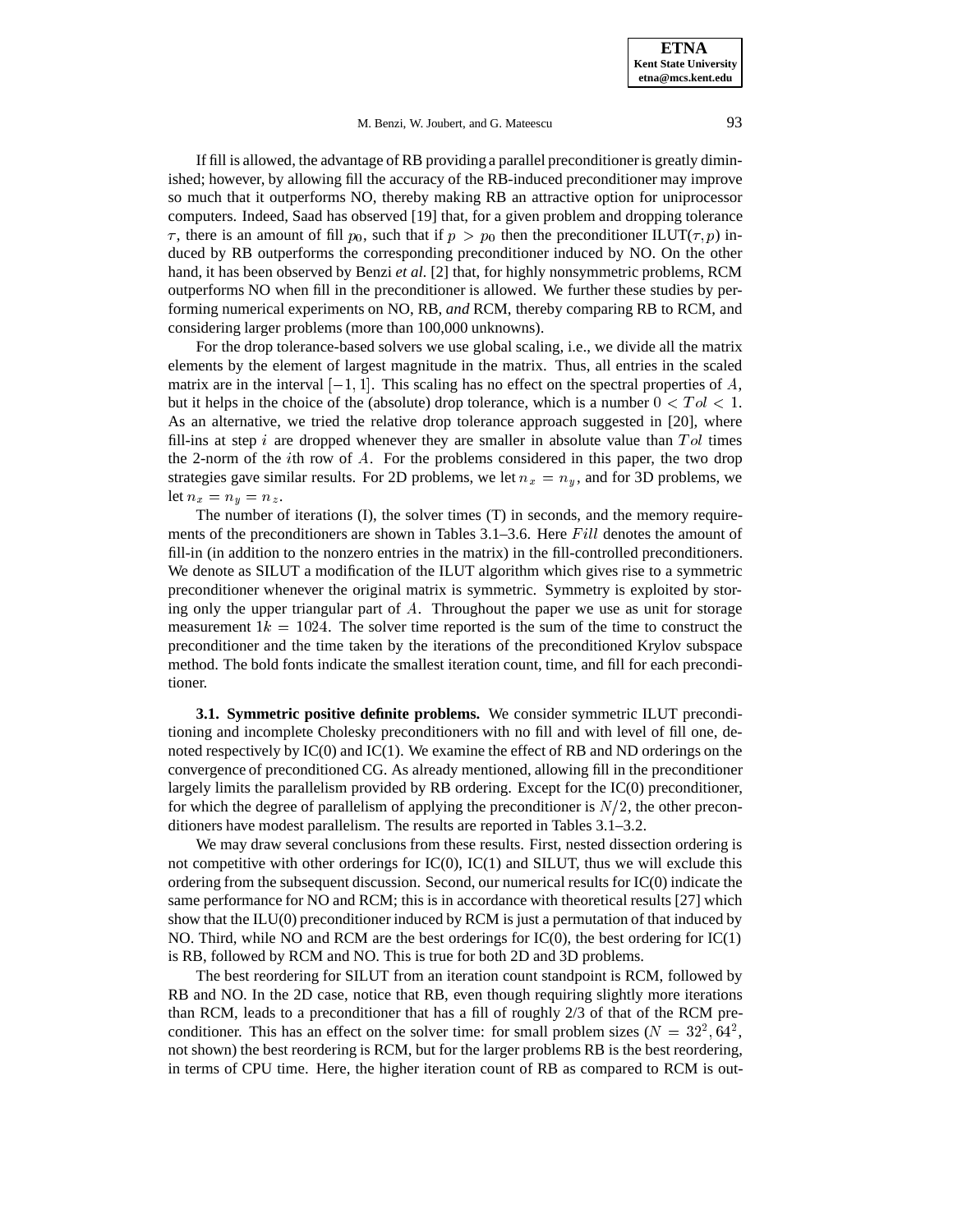

#### TABLE 3.1

|                  |            |     |       | Preconditioner |       |      |     |             |      |    |                |      |  |  |
|------------------|------------|-----|-------|----------------|-------|------|-----|-------------|------|----|----------------|------|--|--|
| $N = n_x^2$      | Ord        |     | IC(0) |                | IC(1) |      |     | SLUT(.01.5) |      |    | SILUT(.001,10) |      |  |  |
|                  |            |     | т     | I              | T     | Fill | I   |             | Fill |    |                | Fill |  |  |
|                  |            |     | (sec) |                | (sec) | (k)  |     | (sec)       | (k)  |    | (sec)          | (k)  |  |  |
| $128^2$          | NO         | 57  | 3.70  | 39             | 3.30  | 15.8 | 32  | 2.74        | 31.4 | 14 | 2.65           | 154  |  |  |
|                  | RB         | 94  | 5.95  | 31             | 2.68  | 31.5 | 25  | 2.31        | 39.3 | 15 | 1.78           | 78.2 |  |  |
|                  | <b>RCM</b> | 57  | 3.79  | 39             | 3.32  | 15.8 | 24  | 2.33        | 46.3 | 12 | 2.03           | 121  |  |  |
|                  | ND         | 110 | 6.89  | 59             | 4.91  | 28.5 | 45  | 3.87        | 40.3 | 25 | 2.87           | 79.6 |  |  |
| $256^2$          | NO         | 109 | 27.9  | 67             | 21.5  | 63.5 | 54  | 18.1        | 126  | 24 | 16.3           | 628  |  |  |
|                  | RB         | 183 | 45.4  | 52             | 17.1  | 127  | 41  | 14.2        | 158  | 27 | 11.4           | 316  |  |  |
|                  | <b>RCM</b> | 109 | 27.8  | 67             | 21.5  | 63.5 | 39  | 14.8        | 188  | 21 | 12.6           | 499  |  |  |
|                  | ND         | 175 | 44.6  | 108            | 35.4  | 114  | 86  | 29.7        | 163  | 41 | 18.6           | 323  |  |  |
| $300^{2}$        | NO         | 126 | 43.8  | 78             | 33.8  | 87.3 | 63  | 28.7        | 174  | 26 | 24.0           | 865  |  |  |
|                  | RB         | 214 | 72.6  | 60             | 26.8  | 174  | 47  | 22.5        | 217  | 30 | 17.4           | 435  |  |  |
|                  | <b>RCM</b> | 126 | 44.1  | 78             | 33.5  | 87.3 | 45  | 23.3        | 259  | 22 | 17.9           | 688  |  |  |
|                  | ND         | 199 | 69.5  | 116            | 51.5  | 150  | 98  | 47.2        | 244  | 47 | 29.4           | 467  |  |  |
| 400 <sup>2</sup> | NO         | 166 | 105   | 102            | 78.2  | 155  | 82  | 66.2        | 310  | 32 | 50.1           | 1544 |  |  |
|                  | RB         | 278 | 179   | 78             | 62.3  | 310  | 61  | 51.1        | 388  | 36 | 36.9           | 775  |  |  |
|                  | <b>RCM</b> | 166 | 104   | 102            | 77.6  | 155  | 59  | 53.1        | 463  | 28 | 39.0           | 1230 |  |  |
|                  | ND         | 259 | 163   | 149            | 118   | 268  | 112 | 96.8        | 432  | 64 | 69.0           | 826  |  |  |

*Iterations (I), time (T), and fill versus problem size (*N*), for Problem 1, 2D domain, with different reorderings and preconditioners*

| TABLE 3.2                                                                                                              |  |
|------------------------------------------------------------------------------------------------------------------------|--|
| Iterations (I), time $(T)$ , and fill versus problem size $(N)$ , for Problem 1, 3D domain, with different reorderings |  |
| and preconditioners                                                                                                    |  |

|                 |                |    | Preconditioner |    |       |      |    |              |      |    |                |      |
|-----------------|----------------|----|----------------|----|-------|------|----|--------------|------|----|----------------|------|
| $N = n_x^3$     | Ord            |    | IC(0)          |    | IC(1) |      |    | SILUT(.01.5) |      |    | SILUT(.001,10) |      |
|                 |                | ı  | T              | 1  | T     | Fill |    | Т            | Fill |    | T              | Fill |
|                 |                |    | (sec)          |    | (sec) | (k)  |    | (sec)        | (k)  |    | (sec)          | (k)  |
| 16 <sup>3</sup> | N <sub>O</sub> | 14 | 0.35           | 10 | 0.44  | 10.5 | 10 | 0.39         | 13.8 | 8  | 0.55           | 38.1 |
|                 | RB             | 16 | 0.40           | 9  | 0.49  | 15.8 | 15 | 0.43         | 9.8  | 8  | 0.39           | 19.5 |
|                 | <b>RCM</b>     | 14 | 0.35           | 10 | 0.46  | 10.5 | 9  | 0.36         | 13.8 | 6  | 0.47           | 38.7 |
|                 | ND             | 21 | 0.48           | 13 | 0.56  | 14.2 | 14 | 0.46         | 12.1 | 11 | 0.52           | 25.9 |
| $32^{3}$        | NO             | 23 | 4.03           | 17 | 4.96  | 90.1 | 16 | 4.31         | 119  | 14 | 6.28           | 313  |
|                 | RB             | 31 | 6.16           | 15 | 4.88  | 135  | 27 | 6.59         | 79.3 | 14 | 4.79           | 158  |
|                 | <b>RCM</b>     | 23 | 4.13           | 17 | 4.92  | 90.1 | 15 | 4.07         | 119  | 11 | 5.38           | 317  |
|                 | ND             | 38 | 6.01           | 23 | 6.54  | 122  | 27 | 6.23         | 97.9 | 18 | 6.01           | 209  |
| 40 <sup>3</sup> | NO             | 28 | 9.41           | 20 | 10.9  | 178  | 19 | 9.64         | 236  | 16 | 13.5           | 615  |
|                 | RB             | 38 | 12.7           | 17 | 9.21  | 267  | 31 | 13.1         | 155  | 17 | 9.37           | 310  |
|                 | <b>RCM</b>     | 28 | 9.36           | 20 | 10.9  | 178  | 18 | 9.38         | 236  | 13 | 11.8           | 621  |
|                 | ND             | 45 | 14.3           | 27 | 15.1  | 241  | 33 | 14.8         | 191  | 22 | 13.7           | 409  |
| $50^{3}$        | NO             | 34 | 22.5           | 24 | 25.2  | 351  | 22 | 22.8         | 466  | 18 | 29.7           | 1206 |
|                 | RB             | 47 | 29.5           | 20 | 19.4  | 527  | 37 | 29.3         | 303  | 19 | 19.1           | 607  |
|                 | <b>RCM</b>     | 34 | 22.3           | 24 | 25.0  | 351  | 22 | 21.9         | 466  | 16 | 26.5           | 1216 |
|                 | ND             | 55 | 34.5           | 33 | 34.6  | 477  | 39 | 34.0         | 376  | 27 | 32.6           | 804  |

weighed by the lower cost of applying the RB preconditioner, so that overall RB becomes the best reordering for large problems with a moderately high level of fill such as 5 or 10.

In the 3D case the best ordering for SILUT depends on the level of fill allowed: for SILUT(.005, 5) the fastest solution is obtained with RCM, whereas RB is the best ordering for SILUT(.001, 10). This appears to be due to the fact that RB does a better job at preserving sparsity in the incomplete factors, while the convergence rate is only marginally worse than with RCM.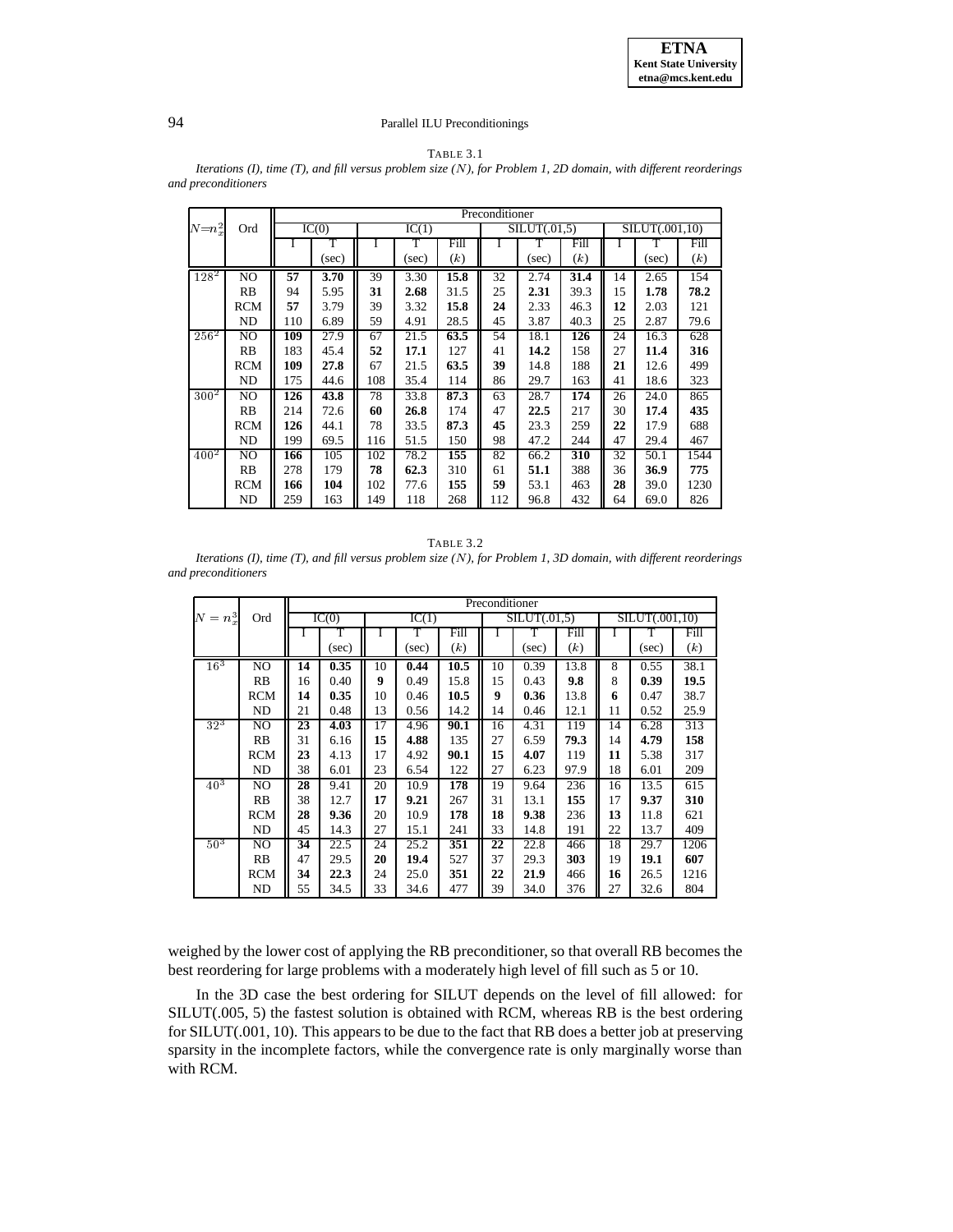**3.2. Convection-diffusion problems.** As we move from SPD problems to problems which are nonsymmetric and lack diagonal dominance, the relative merits of RB and RCM observed in the previous subsection change. In this subsection, we consider two- and threedimensional instances of Problem 2, by setting  $\varepsilon = 1/100$  and  $\varepsilon = 1/500$ , and compare the performance of the RB, RCM, NO, and ND reorderings.

TABLE 3.3 *Iterations (I), time (T), and fill versus problem size (N), for Problem 2, 2D domain,*  $\varepsilon = 1/100$ *, with different reorderings and preconditioners*

|                    |                |     |        |     |                            |      | Preconditioner |              |      |    |               |      |
|--------------------|----------------|-----|--------|-----|----------------------------|------|----------------|--------------|------|----|---------------|------|
| $N = n_x^2$        | Ord            |     | ILU(0) |     | $\overline{\text{ILU}}(1)$ |      |                | ILUT(.005,5) |      |    | ILUT(.001,10) |      |
|                    |                |     |        |     |                            |      |                |              |      |    |               |      |
|                    |                |     | T      | Ι   | T                          | Fill | I              | T            | Fill |    | T             | Fill |
|                    |                |     | (sec)  |     | (sec)                      | (k)  |                | (sec)        | (k)  |    | (sec)         | (k)  |
| $128^{2}$          | N <sub>O</sub> | 32  | 3.41   | 18  | 2.34                       | 31.5 | 16             | 2.55         | 80.6 | 8  | 2.07          | 177  |
|                    | <b>RB</b>      | 106 | 11.0   | 14  | 2.11                       | 63.0 | 11             | 1.84         | 71.8 | 8  | 1.74          | 116  |
|                    | <b>RCM</b>     | 32  | 3.33   | 14  | 1.85                       | 31.5 | 9              | 1.47         | 62.7 | 4  | 1.10          | 115  |
|                    | ND             | 90  | 9.39   | 38  | 4.99                       | 57.0 | 21             | 3.18         | 73.0 | 11 | 2.41          | 128  |
| $25\overline{6}^2$ | NO.            | 89  | 40.0   | 52  | 28.2                       | 127  | 41             | 26.8         | 324  | 22 | 21.1          | 771  |
|                    | <b>RB</b>      | 204 | 94.6   | 34  | 21.3                       | 254  | 30             | 19.6         | 286  | 18 | 15.1          | 528  |
|                    | <b>RCM</b>     | 87  | 39.4   | 42  | 22.8                       | 127  | 26             | 17.2         | 309  | 13 | 12.1          | 592  |
|                    | ND             | 182 | 83.6   | 83  | 48.4                       | 228  | 55             | 35.0         | 296  | 28 | 22.8          | 532  |
| $30\overline{0}^2$ | NO.            | 106 | 64.7   | 62  | 46.1                       | 174  | 51             | 45.7         | 475  | 26 | 33.8          | 1091 |
|                    | <b>RB</b>      | 239 | 143    | 43  | 35.1                       | 349  | 38             | 32.4         | 393  | 22 | 24.6          | 733  |
|                    | <b>RCM</b>     | 106 | 65.0   | 54  | 40.3                       | 174  | 34             | 30.3         | 430  | 17 | 20.6          | 842  |
|                    | ND             | 201 | 125    | 104 | 83.3                       | 300  | 66             | 58.0         | 427  | 35 | 38.5          | 759  |
| $400^{2}$          | N <sub>O</sub> | 159 | 173    | 90  | 117                        | 310  | 66             | 106          | 924  | 37 | 82.1          | 1988 |
|                    | <b>RB</b>      | 313 | 336    | 66  | 97.4                       | 621  | 56             | 84.0         | 700  | 32 | 61.3          | 1313 |
|                    | <b>RCM</b>     | 158 | 175    | 83  | 108                        | 310  | 54             | 84.5         | 776  | 26 | 55.1          | 1555 |
|                    | ND             | 277 | 310    | 148 | 210                        | 536  | 96             | 152          | 766  | 50 | 96.5          | 1357 |

TABLE 3.4

*Iterations (I), time (T), and fill versus problem size (N), for Problem 2, 3D domain,*  $\varepsilon = 1/100$ *, with different reorderings and preconditioners*

|                 |            |    |        |    |        |      | Preconditioner |              |      |    |               |      |
|-----------------|------------|----|--------|----|--------|------|----------------|--------------|------|----|---------------|------|
| $N = n_x^3$     | Ord        |    | ILU(0) |    | ILU(1) |      |                | ILUT(.005,5) |      |    | ILUT(.001,10) |      |
|                 |            |    | T      |    | T      | Fill |                | T            | Fill |    | т             | Fill |
|                 |            |    | (sec)  |    | (sec)  | (k)  |                | (sec)        | (k)  |    | (sec)         | (k)  |
| $16^{3}$        | NO         | 10 | 0.42   | 5  | 0.35   | 21.1 | 4              | 0.42         | 34.1 | 3  | 0.66          | 71.5 |
|                 | <b>RB</b>  | 19 | 0.77   | 4  | 0.35   | 31.6 | 6              | 0.45         | 19.8 | 4  | 0.53          | 39.1 |
|                 | <b>RCM</b> | 10 | 0.43   | 5  | 0.35   | 21.1 | 3              | 0.33         | 32.1 | 2  | 0.45          | 61.3 |
|                 | ND         | 15 | 0.62   | 7  | 0.50   | 28.4 | 6              | 0.55         | 24.0 | 4  | 0.72          | 45.0 |
| $32^3$          | NO.        | 8  | 3.16   | 8  | 4.63   | 180  | 6              | 4.10         | 193  | 6  | 5.94          | 401  |
|                 | RB         | 36 | 13.1   | 7  | 4.77   | 270  | 6              | 3.95         | 156  | 5  | 4.63          | 308  |
|                 | <b>RCM</b> | 8  | 3.17   | 5  | 3.30   | 180  | 5              | 3.56         | 205  | 3  | 3.80          | 410  |
|                 | ND         | 28 | 10.6   | 12 | 7.31   | 244  | 9              | 5.96         | 178  | 7  | 7.37          | 348  |
| $40^{3}$        | NO.        | 10 | 7.81   | 9  | 10.1   | 356  | 8              | 9.48         | 332  | 7  | 11.9          | 730  |
|                 | RB         | 48 | 34.3   | 8  | 10.3   | 534  | 8              | 9.51         | 299  | 6  | 9.91          | 601  |
|                 | <b>RCM</b> | 10 | 7.85   | 4  | 5.65   | 356  | 4              | 5.83         | 370  | 3  | 6.75          | 659  |
|                 | ND         | 33 | 25.1   | 15 | 17.3   | 483  | 12             | 14.1         | 329  | 9  | 16.1          | 659  |
| 50 <sup>3</sup> | NO.        | 15 | 23.6   | 12 | 33.4   | 703  | 11             | 24.0         | 587  | 10 | 29.2          | 1332 |
|                 | RB         | 57 | 83.5   | 10 | 29.1   | 1054 | 11             | 23.8         | 557  | 8  | 23.5          | 1114 |
|                 | <b>RCM</b> | 15 | 23.7   | 6  | 15.2   | 703  | 6              | 14.9         | 648  | 5  | 16.7          | 1103 |
|                 | ND         | 40 | 62.5   | 19 | 43.3   | 954  | 15             | 34.2         | 602  | 11 | 35.1          | 1246 |

The effects of RB, RCM, and ND on the iteration count and execution time are illustrated in Tables 3.3–3.6. Notice that, as for the incomplete Cholesky factorization, ND gives poor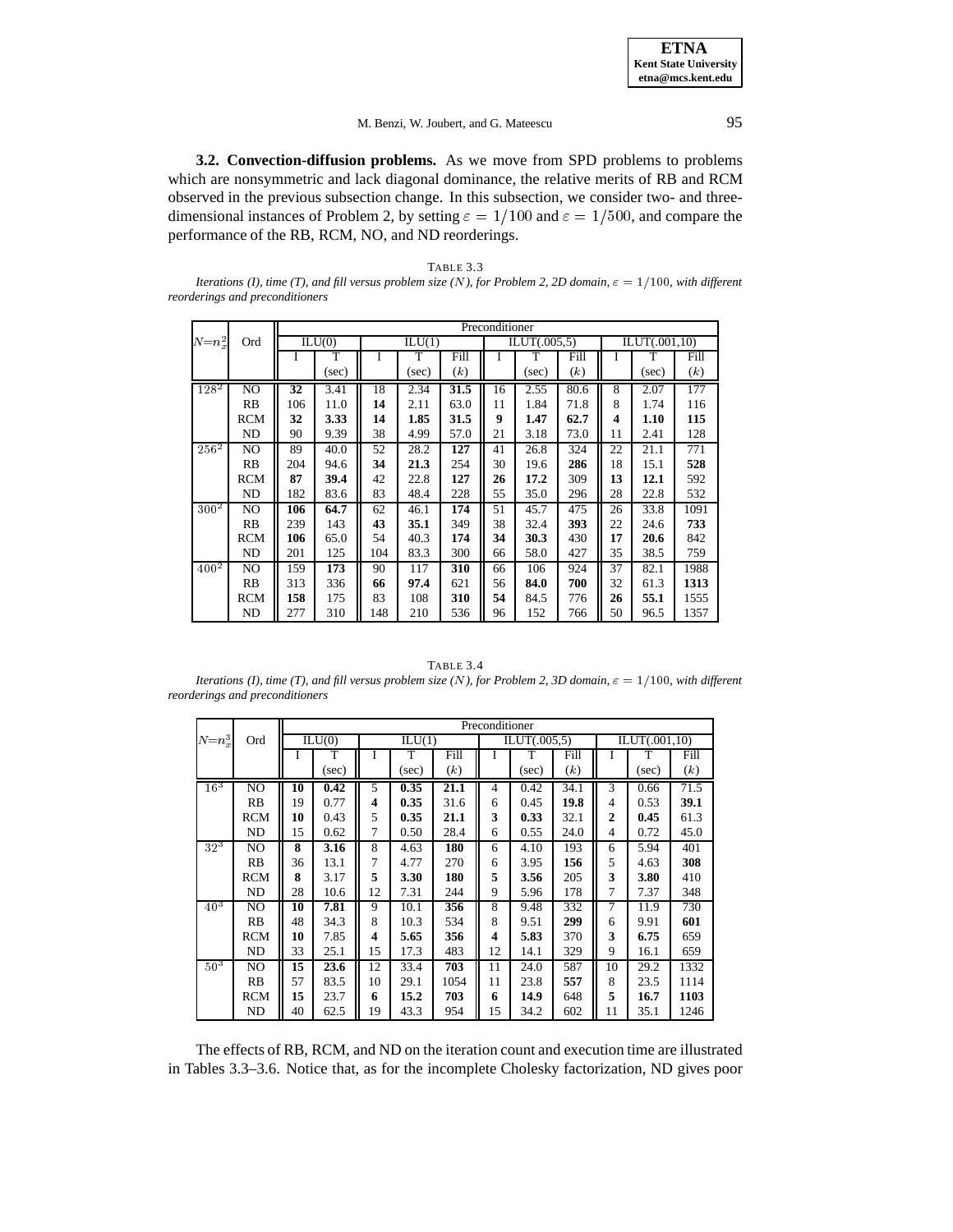

performance under all aspects (iterations, time, storage), in all test cases except for the 3D domain,  $\varepsilon = 1/500$ , with ILU(0).

First, consider the mildly nonsymmetric problems,  $\varepsilon = 1/100$  (Tables 3.3 and 3.4). In the two-dimensional case (Table 3.3), RCM and NO are equivalent (up to round-off) for ILU(0) and are the best orderings. However, for  $ILU(1)$  for larger problems, RB is the best ordering from a time and iteration count standpoint. The second best ordering is RCM, followed by NO. Notice that RCM and NO induce the same size of the ILU(1) preconditioner, which has about half the size of the fill-in induced by RB. For ILUT, the time, iteration, and storage cost of RB and RCM are close, with RCM being somewhat better for  $p = 10$ . For larger problems RCM is generally the least expensive in terms of time and iterations, while RB induces the smallest fill. Notice that for large fill the relative storage saving obtained with RB as compared to RCM is less than the corresponding saving for the SPD case.

In the three-dimensional case (Table 3.4), RCM is the best ordering (or nearly so) for all preconditioners, often by a wide margin. RB, which is much worse than NO with ILU(0), gives a performance that is close to that of NO with  $ILU(1)$  and  $ILUT(.005, 5)$  and is somewhat better than NO with ILUT(.001, 10).

Next, consider the moderately nonsymmetric problems,  $\varepsilon = 1/500$  (see Tables 3.5 and 3.6), where a  $\dagger$  indicates failure to converge in 5000 iterations.

| <b>TABLE 3.5</b>                                                                                                             |  |
|------------------------------------------------------------------------------------------------------------------------------|--|
| Iterations (I), time (T), and fill versus problem size (N), for Problem 2, 2D domain, $\varepsilon = 1/500$ , with different |  |
| reorderings and preconditioners                                                                                              |  |

|             |                |     | Preconditioner |     |        |      |    |              |      |    |               |      |
|-------------|----------------|-----|----------------|-----|--------|------|----|--------------|------|----|---------------|------|
| $N = n_x^2$ | Ord            |     | ILU(0)         |     | ILU(1) |      |    | ILUT(.005,5) |      |    | ILUT(.001,10) |      |
|             |                |     | T              |     | T      | Fill |    | T            | Fill |    | т             | Fill |
|             |                |     | (sec)          |     | (sec)  | (k)  |    | (sec)        | (k)  |    | (sec)         | (k)  |
| $128^{2}$   | N <sub>O</sub> | 44  | 4.5            | 10  | 1.4    | 31   | 9  | 1.8          | 99   | 5  | 1.8           | 206  |
|             | <b>RB</b>      | 106 | 11.2           | 5   | 1.0    | 63   | 4  | 1.0          | 77   | 4  | 1.3           | 130  |
|             | <b>RCM</b>     | 46  | 4.7            | 10  | 1.4    | 31   | 4  | 0.9          | 68   | 2  | 0.8           | 110  |
|             | ND             | 82  | 8.6            | 39  | 5.3    | 57   | 12 | 2.2          | 75   | 6  | 1.7           | 130  |
| $256^2$     | NO             | 6   | 3.0            | 12  | 7.3    | 127  | 12 | 8.1          | 214  | 9  | 8.4           | 482  |
|             | RB             | 244 | 114.           | 8   | 6.0    | 254  | 8  | 5.8          | 199  | 5  | 5.0           | 353  |
|             | <b>RCM</b>     | 6   | 3.2            | 5   | 3.6    | 127  | 5  | 3.6          | 97   | 3  | 3.0           | 222  |
|             | ND             | 180 | 85.1           | 79  | 46.7   | 228  | 22 | 14.7         | 255  | 10 | 9.4           | 457  |
| $300^{2}$   | NO             | 20  | 12.6           | 15  | 11.9   | 174  | 16 | 14.5         | 353  | 10 | 12.8          | 753  |
|             | RB             | 276 | 162.           | 11  | 10.4   | 349  | 10 | 9.6          | 310  | 7  | 8.7           | 553  |
|             | <b>RCM</b>     | 20  | 12.9           | 5   | 5.0    | 174  | 5  | 5.1          | 183  | 4  | 5.0           | 343  |
|             | ND             | 196 | 121.           | 93  | 72.1   | 300  | 25 | 22.4         | 378  | 12 | 15.1          | 660  |
| $400^2$     | NO             | 48  | 52.8           | 28  | 39.4   | 310  | 27 | 43.2         | 738  | 14 | 31.4          | 1495 |
|             | RB             | 332 | 355.           | 18  | 29.3   | 621  | 18 | 29.3         | 689  | 11 | 23.0          | 1126 |
|             | <b>RCM</b>     | 48  | 53.9           | 12  | 18.1   | 310  | 11 | 17.6         | 462  | 5  | 11.4          | 781  |
|             | ND             | 244 | 275.           | 120 | 170.   | 536  | 44 | 71.2         | 728  | 19 | 39.5          | 1271 |

For two-dimensional domains (Table 3.5), NO and RCM are still the best orderings for  $ILU(0)$ , while RB is much worse than these two. For  $ILU(1)$ , with the only exception of the case  $N = 128^2$ , the best ordering is RCM; the performance of RB is about midway between RCM and NO. RCM outperforms RB by all criteria: iterations, time, and preconditioner size. This differs from the mildly nonsymmetric case, for which RB for  $ILU(1)$  typically wins in terms of CPU time. The results for ILUT are qualitatively similar to those for  $ILU(1)$ , with RCM being the clear winner, and RB being better than NO. Notice that the size of the ILUT(.001,10) preconditioner induced by RB is always larger than that of the RCM-induced preconditioner. This behavior is different from that observed for Problem 1 and the  $\varepsilon = 1/100$ instance of Problem 2 and indicates that the advantage of RB leading to a smaller ILUT( $\tau$ ,  $p$ )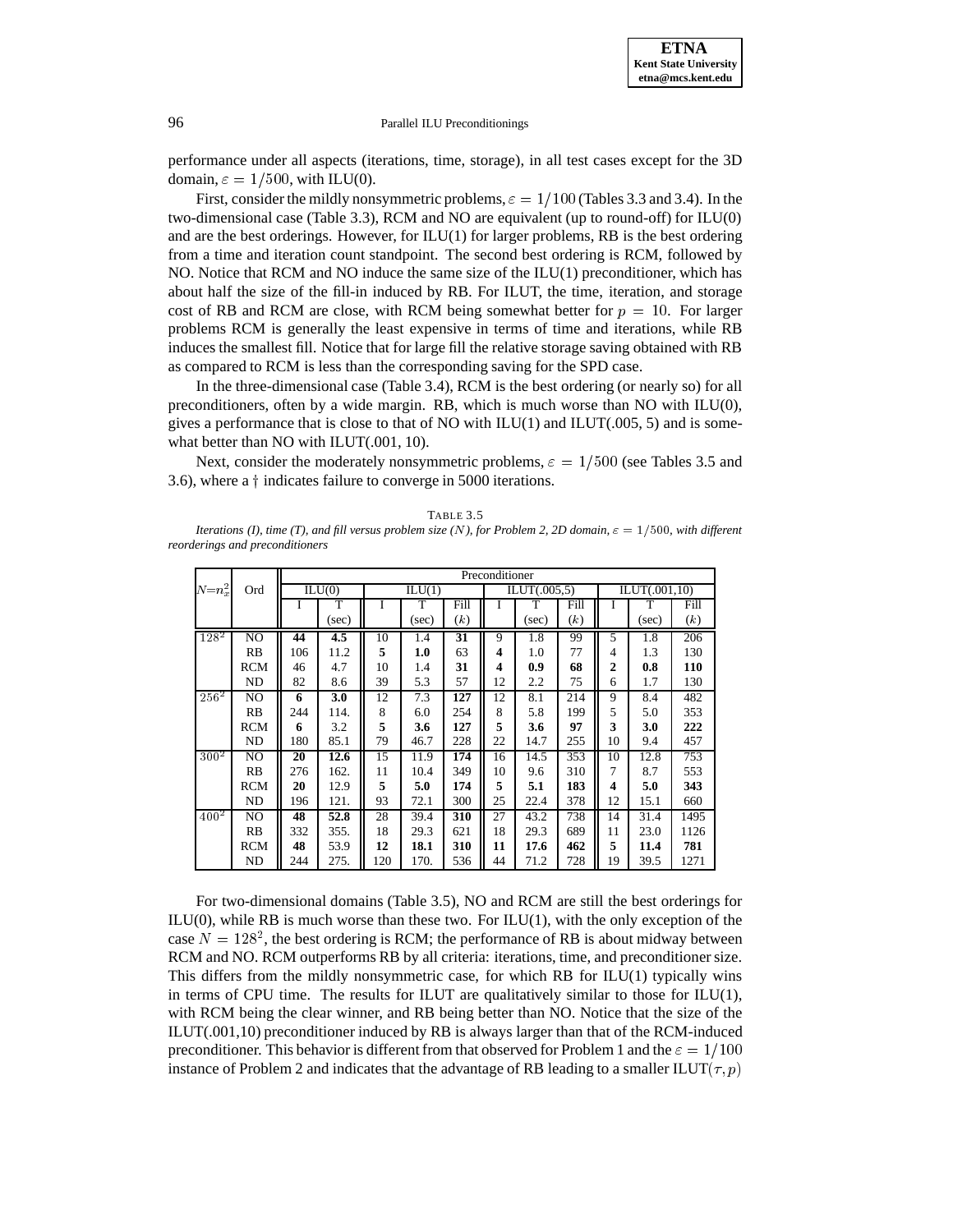preconditioner size than RCM for p large enough is problem-dependent.

#### TABLE 3.6

*Iterations (I), time (T), and fill versus problem size (N), for Problem 2, 3D domain,*  $\varepsilon = 1/500$ *, with different reorderings and preconditioners*

|                 |            |      | Preconditioner |      |        |      |    |                                   |      |   |               |      |
|-----------------|------------|------|----------------|------|--------|------|----|-----------------------------------|------|---|---------------|------|
| $N = n_x^3$     | Ord        |      | ILU(0)         |      | ILU(1) |      |    | $\overline{\text{I LUT}(.005,5)}$ |      |   | ILUT(.001,10) |      |
|                 |            |      | T              |      | т      | Fill |    | т                                 | Fill |   | T             | Fill |
|                 |            |      | $(\sec)$       |      | (sec)  | (k)  |    | (sec)                             | (k)  |   | (sec)         | (k)  |
| 16 <sup>3</sup> | NO         | 4    |                | 63   | 3.05   | 21.1 | 8  | 0.75                              | 38.9 | 4 | 1.05          | 78.1 |
|                 | RB         | 56   | 2.22           | 17   | 1.01   | 31.6 | 19 | 1.19                              | 19.9 | 7 | 0.93          | 39.8 |
|                 | <b>RCM</b> | 4792 | 190            | 15   | 0.82   | 21.1 | 4  | 0.40                              | 30.5 | 3 | 0.62          | 66.4 |
|                 | ND         | 64   | 2.58           | 1640 | 80.7   | 28.4 | 26 | 1.58                              | 24.1 | 6 | 0.96          | 45.2 |
| $32^{3}$        | NO         | ŧ    |                | 17   | 8.73   | 180  | 7  | 6.09                              | 313  | 5 | 10.4          | 630  |
|                 | RB         | 38   | 14.0           | 12   | 7.17   | 270  | 13 | 7.85                              | 159  | 8 | 8.42          | 319  |
|                 | <b>RCM</b> |      |                | 9    | 5.98   | 180  | 4  | 3.96                              | 255  | 3 | 4.83          | 533  |
|                 | ND         | 46   | 20.4           | 31   | 16.4   | 244  | 13 | 8.90                              | 194  | 6 | 9.17          | 366  |
| $40^{3}$        | NO         | 85   | 62.9           | 15   | 15.7   | 356  | 6  | 11.0                              | 613  | 5 | 17.6          | 1231 |
|                 | RB         | 46   | 38.2           | 11   | 13.2   | 534  | 13 | 15.2                              | 312  | 6 | 15.8          | 624  |
|                 | <b>RCM</b> | 68   | 58.3           | 9    | 10.3   | 356  | 3  | 5.87                              | 505  | 3 | 9.67          | 1059 |
|                 | ND         | 39   | 32.0           | 23   | 25.2   | 483  | 11 | 15.8                              | 379  | 7 | 19.2          | 718  |
| 50 <sup>3</sup> | NO         | 34   | 52.3           | 16   | 33.4   | 703  | 7  | 23.7                              | 1196 | 5 | 33.9          | 2404 |
|                 | <b>RB</b>  | 51   | 75.5           | 8    | 20.8   | 1054 | 11 | 26.5                              | 609  | 6 | 26.4          | 1218 |
|                 | <b>RCM</b> | 34   | 52.9           | 9    | 20.6   | 703  | 4  | 13.6                              | 977  | 3 | 18.9          | 2069 |
|                 | ND         | 39   | 78.4           | 21   | 46.9   | 954  | 11 | 31.5                              | 744  | 8 | 40.0          | 1409 |

The results for the 3D domain (see Table 3.6) are similar to those for 2D, with two exceptions. First, for ILU(0), RB and ND are better than NO and RCM for  $N = 16^3, 32^3, 40^3$ ; note that ILU(0) with the natural ordering (as well as RCM) is unstable for  $N = 16^3, 32^3$ . Second, for ILUT, the minimum size of the preconditioner is induced by RB; this is similar to the behavior observed in Tables 3.2 and 3.4. A salient characteristic of the ILUT preconditioners for the 3D case is that the iteration counts are almost insensitive to the problem size, which suggests that the incomplete factorization is very close to a complete one.

**3.3. Summary of results.** The experiments above suggest that RB and RCM reorderings can be superior to NO: they may lead to a reduction in the number of iterations and, for threshold-based ILU, to a smaller amount of fill-in. For SPD problems and for mildly nonsymmetric problems, RB and RCM are the best reorderings for the set of preconditioners considered. The winner is either RB or RCM, depending on the type of preconditioner and on the problem size.

On the other hand, RCM is the best reordering for highly nonsymmetric problems, for almost all preconditioners and problem sizes covered in this section; for the few cases where RCM is not the best choice, its performance is very close to the best choice. Therefore, the robustness of RCM makes it the best choice for problems with strong convection. We mention that similar conclusions hold when more adequate discretization schemes are used; see the experiments with locally refined meshes in [2]. While it was already known that RB can outperform NO provided enough fill is allowed (Saad [19]), here we have found that RCM is even better.

We observe that, for the preconditioners with fill, the convergence is faster for the convection-diffusion problems than for the Poisson's equation corresponding to the same problem size, preconditioner, and order.

We should make a comment on the methodology of these experiments. It should be pointed out that these experiments are not exhaustive, and ideally one would like to say that for a given problem, for any fixed  $(\tau, p)$ , one method is better than another, which would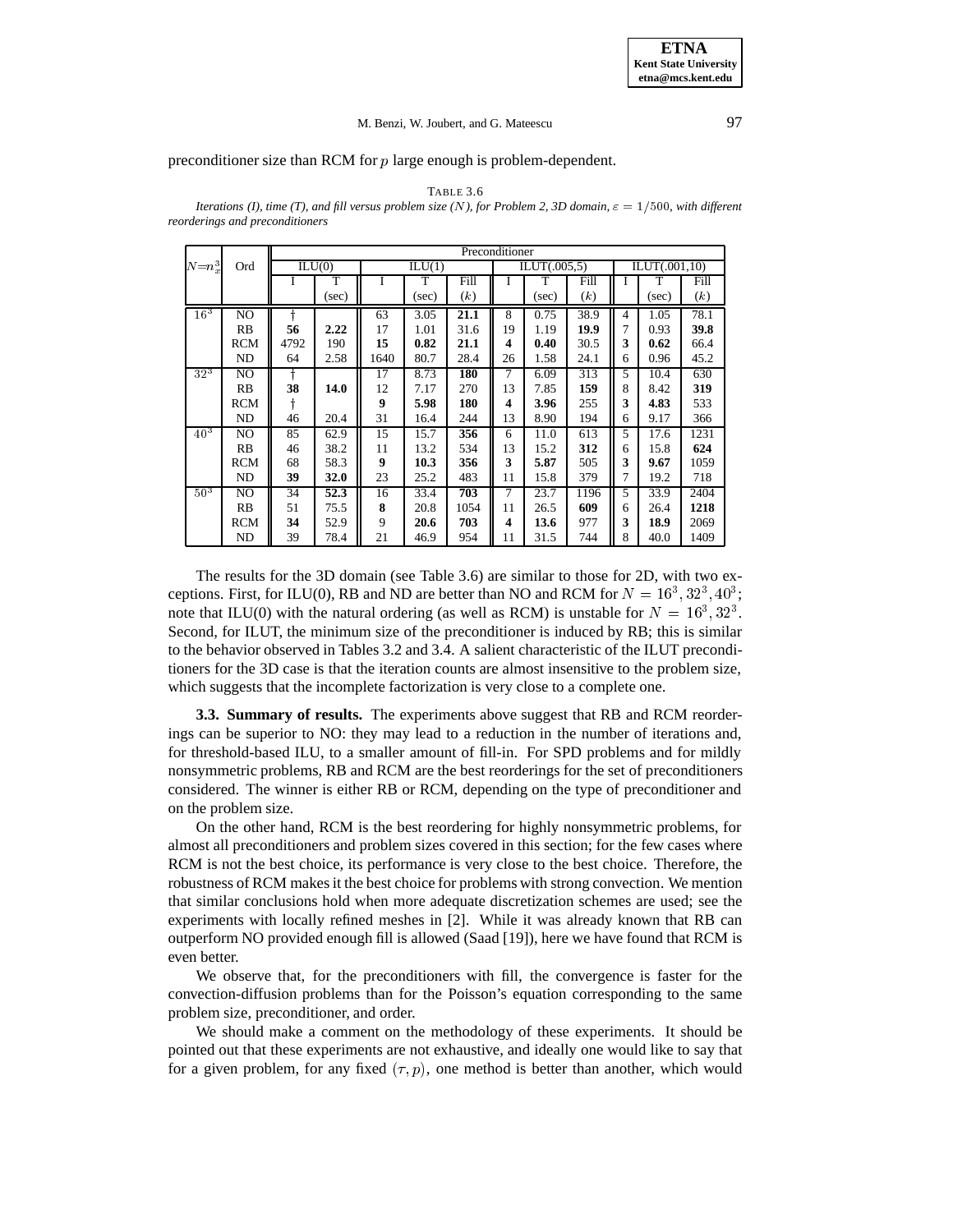imply that the given method for its best  $(\tau, p)$  is better than the other method for *its* best  $(\tau, p)$ , i.e., the choice of the best ordering is not an artifact of the parameterization of the knobs  $(\tau, p)$ . However, such a test would require a very large number of experiments with different  $(\tau, p)$  values which would not be practical. Furthermore, we feel the results we have given do give a general sense of the comparative performance of the methods.

In this Section we have not been concerned with the issue of parallelism, and the experiments above were meant to assess the effect of different orderings on the quality of ILU preconditionings in a sequential setting. The remainder of the paper is devoted to an evaluation of different strategies for parallelizing ILU-type preconditioners.

**4. Additive Schwarz preconditioning.** In this section we examine the effect of the problem size and number of subdomains (blocks the matrix is split into) on the convergence of ASM. The subdomain size, denoted by  $n$ , is chosen such that the subdomain boundaries do not cross the z-axis. The experiments in this section use Problems 1 and 3. The number of subdomains is always a divisor (or a multiple) of  $n_0$ , the number of grid points along one dimension. Note that this is not always a power of 2.

The ASM preconditioner divides the matrix in overlapping blocks (corresponding to subdomains of the PDE problem), each of which is approximately solved with IC(0) in the SPD case, and ILU(0) in the nonsymmetric case. We call these variants ASM.IC0 and ASM.ILU0, respectively.

The amount of overlap is denoted by  $\delta$ . Since Additive Schwarz preconditioners can be improved by employing subdomain overlapping, we consider three levels of overlaps:  $\delta = 0, 1, 4$ ; a 0-overlap gives an approximate (since subdomain solves are ILU(0)) Block Jacobi preconditioner. We have employed the ASM preconditioner provided by the PETSc library. Conceptually, the preconditioner is formed by summing the (approximate) inverse of each block, where for each block a restriction operator extracts the coefficients corresponding to that block. A limited interpolation is employed, in which the off-block values for each block are ignored (this is the PETSc's PC ASM RESTRICT preconditioner). The number of processors is min $\{16, K\}$ ; more processors caused a performance degradation for the problem sizes considered here.

We perform two kinds of scalability experiments. In the first kind, we fix the problem size N and increase the number of subdomains  $K$ . In the second, we fix the subdomain size,  $n$ , and increase K. We monitor the iteration counts and the execution times. The grid nodes are numbered row-wise in each xy-plane, so each matrix block corresponds to a subdomain in an xy-plane.

**4.1. Scalability for constant problem size.** For the first kind of scalability experiments, we measure for Problems 1 and 3 the number of iterations and solution times versus the number of subdomains K.

The results for Problem 1 solved with CG preconditioned with ASM are shown in Figures 4.1 through 4.4. The best wall-clock time is reached for about  $2<sup>4</sup>$  subdomains, for both 2D and 3D problems. From a running-time standpoint,  $\delta = 0$  is the best choice, even though the iteration count is smaller (for K large enough) when  $\delta = 4$ . The improvement in convergence brought by the overlap is not large enough to compensate for the higher cost of iterations as compared to zero-overlap. On the other hand, an overlap  $\delta > 0$  prevents the iteration count from increasing significantly with  $K$ , and this effect is more pronounced in the 2D case. Notice, however, that the number of iterations does not decrease monotonically with increasing overlap: for example, increasing  $\delta$  from 1 to 4 for 3D,  $N = 40^3$ ,  $K = 2^5$ , increases the number of iterations by 10%. Moreover, for  $K = 2$  a zero-overlap gives the smallest number of iterations.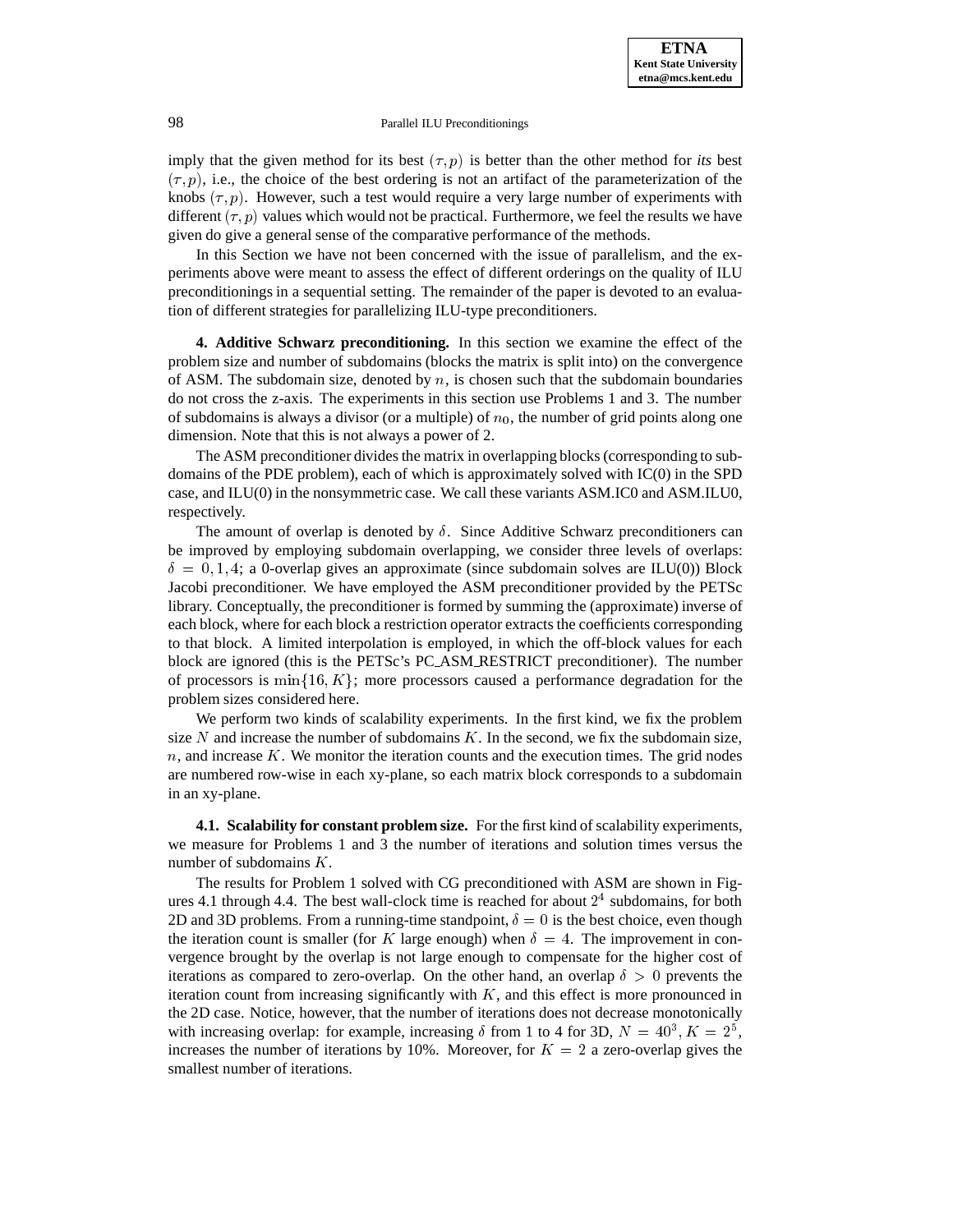**ASM.IC0 for Problem 1, 2D, constant problem size**



FIG. 4.1. *Iterations versus number of subdomains for Problem 1, 2D domain.*

The experimental results for Problem 3 (3D only) solved with GMRES preconditioned with ASM are shown in Figures 4.5 and 4.6 for  $\varepsilon = 1/100$ , and Figures 4.7 and 4.8 for  $\varepsilon = 1/500$ . Notice that for Problem 3, unlike Problem 1, a zero-overlap leads to a number of iterations which grows significantly with the number of subdomains. To keep the iteration count low for  $K > 2<sup>4</sup>$  a nonzero overlap is necessary; an overlap  $\delta = 1$  seems to be more efficient than  $\delta = 4$ , since for the latter the reduction in the iteration count is offset by the



FIG. 4.2. *Time versus number of subdomains for Problem 1, 2D domain.*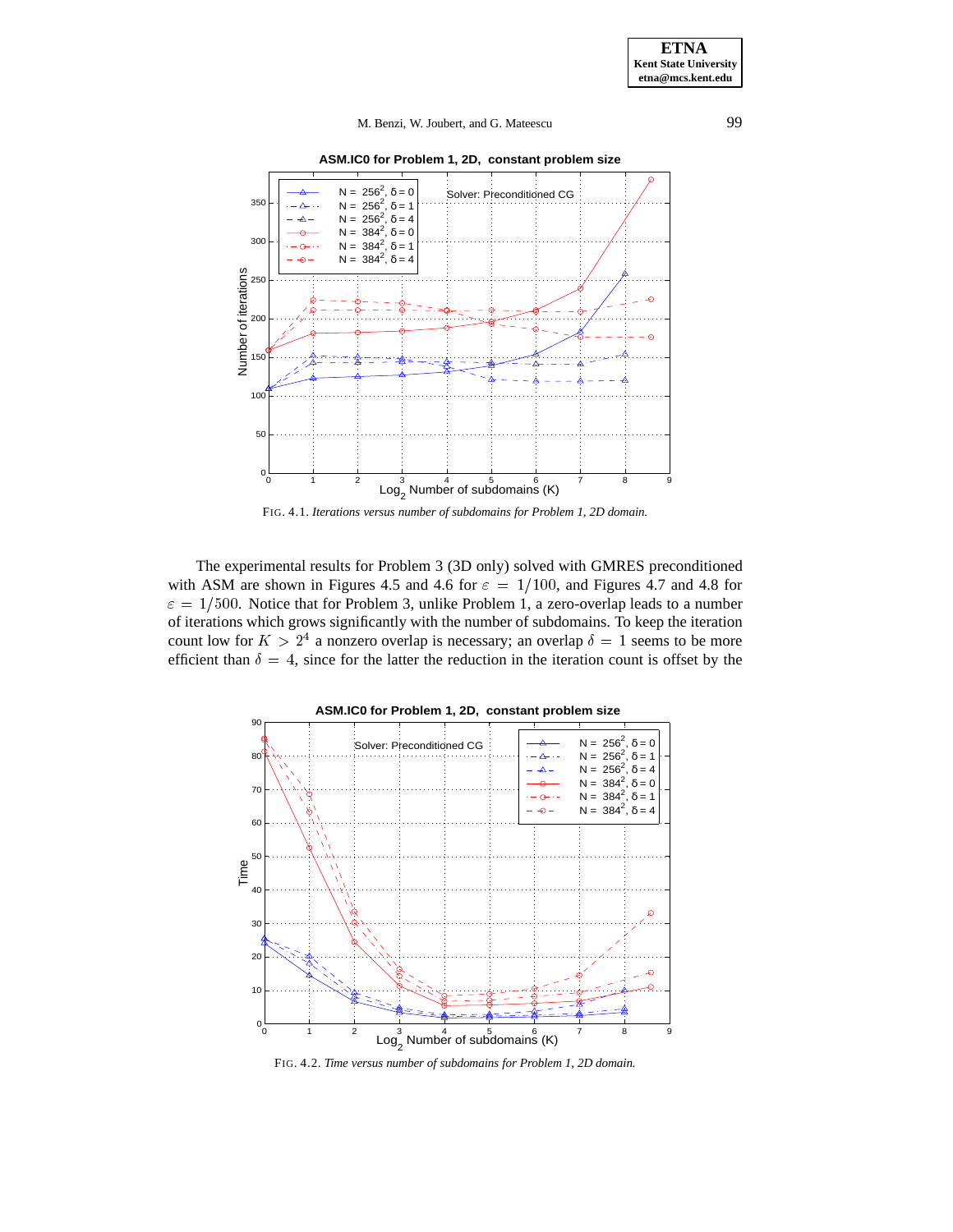

FIG. 4.3. *Iterations versus number of subdomains for Problem 1, 3D domain.*

higher cost per iteration. The rise in iteration count and communication cost with the number of subdomains concur to cause a "valley" shape of the execution time. Thus the execution time can be reduced by increasing  $K$  up to a maximum (about 16 for the cases under test), beyond which the time increases with  $K$ .



FIG. 4.4. *Time versus number of subdomains for Problem 1, 3D domain.*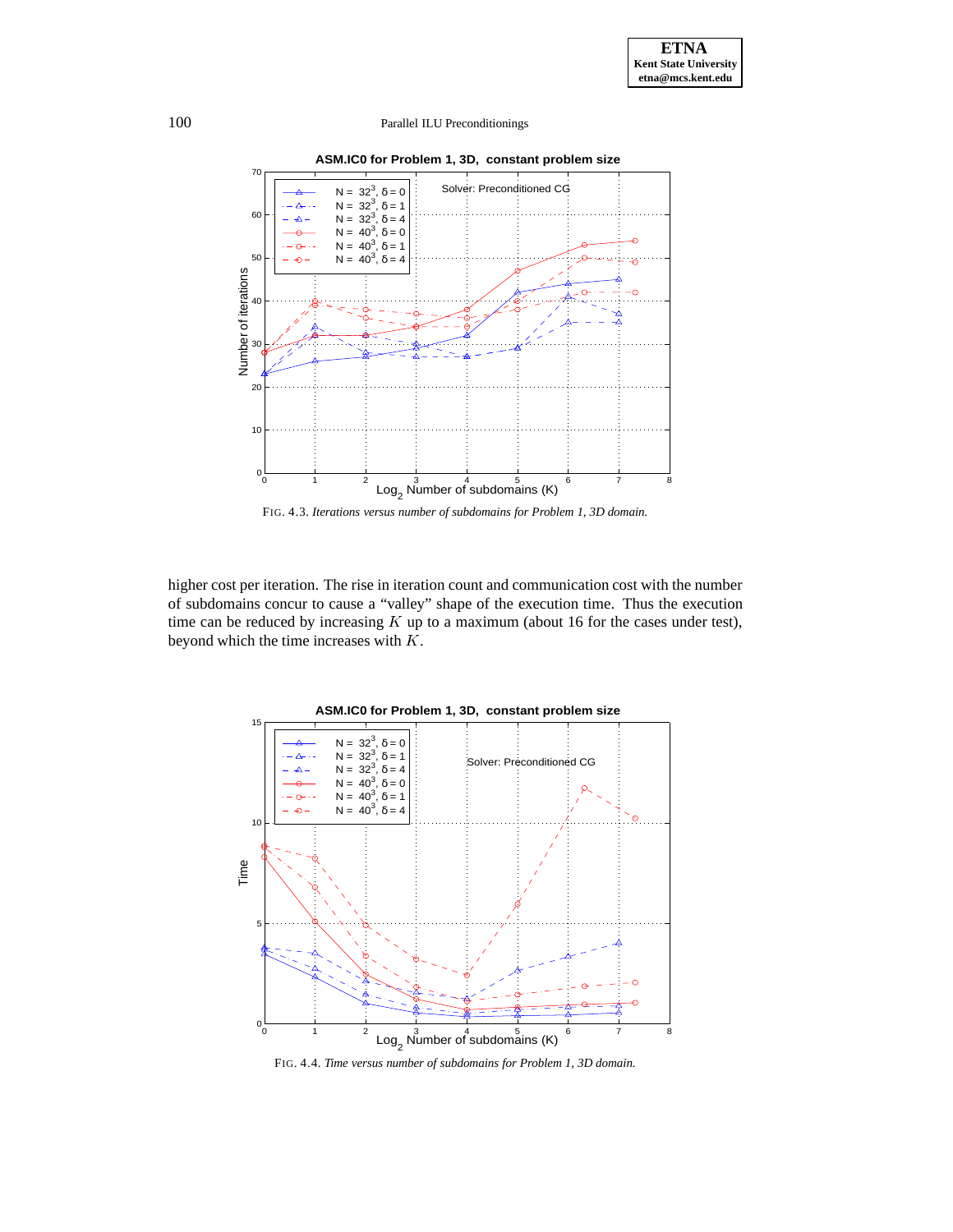**ASM.ILU0 for Problem 3, 3D,** ε**=1/100, constant problem size**



FIG. 4.5. *Iterations versus number of subdomains for Problem 3, 3D,*  $\varepsilon = .01$ *.* 



FIG. 4.6. *Time versus number of subdomains for Problem 3, 3D,*  $\varepsilon = .01$ .

**4.2. Scalability for increasing problem size.** For the second kind of scalability experiments, the number of iterations and execution times for solving Problem 1 with the CG method are shown in Figures 4.9 through 4.12. The similar plots for Problem 3 (3D only) solved with GMRES are shown in Figures 4.13 and 4.14 for  $\varepsilon = 1/100$ , and in Figures 4.15 and 4.16 for  $\varepsilon = 1/500$ . Notice that we have used the same scale for all plots to facilitate comparisons.

The algorithmic scalability for Problem 1 is satisfactory. The number of iterations in-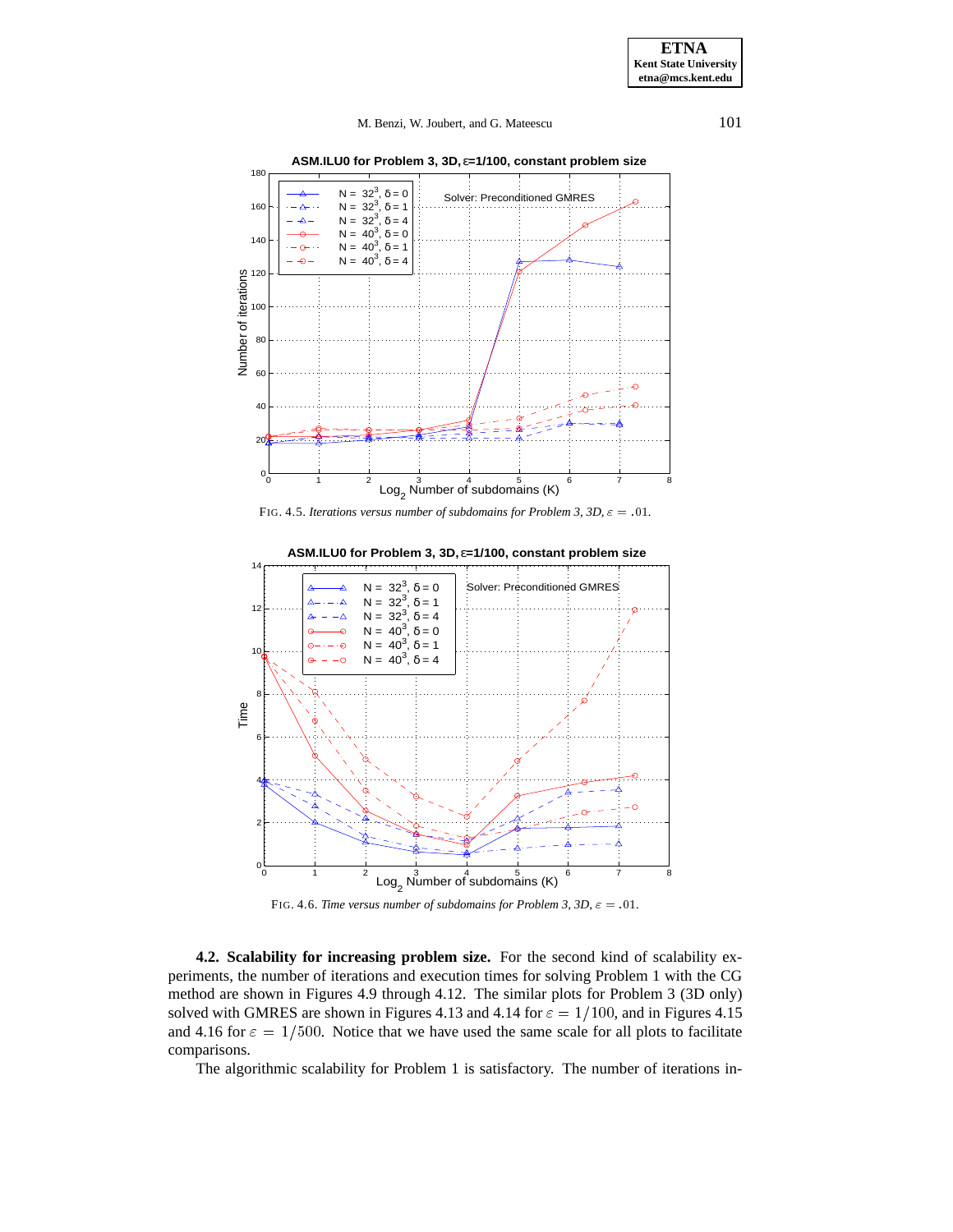

**ASM.ILU0 for Problem 3, 3D,** ε**=1/500, constant problem size**





FIG. 4.8. *Time versus number of subdomains for Problem 3, 3D,*  $\varepsilon = .002$ .

creases slowly with  $K$  for all the overlaps considered. Notice that the best execution times are obtained with no overlap; an overlap  $\delta = 1$  leads to a slight increase in time, while for  $\delta = 4$  the cost per iteration is so high that it outweighs the reduction in the number of iterations.

On the other hand, for Problem 3, the number of iterations increases significantly with K for the overlaps  $\delta = 0, 1$ . With  $\delta = 4$ , the number of iterations is kept low, but the algorithm's computation and communication requirements increase so much that the execu-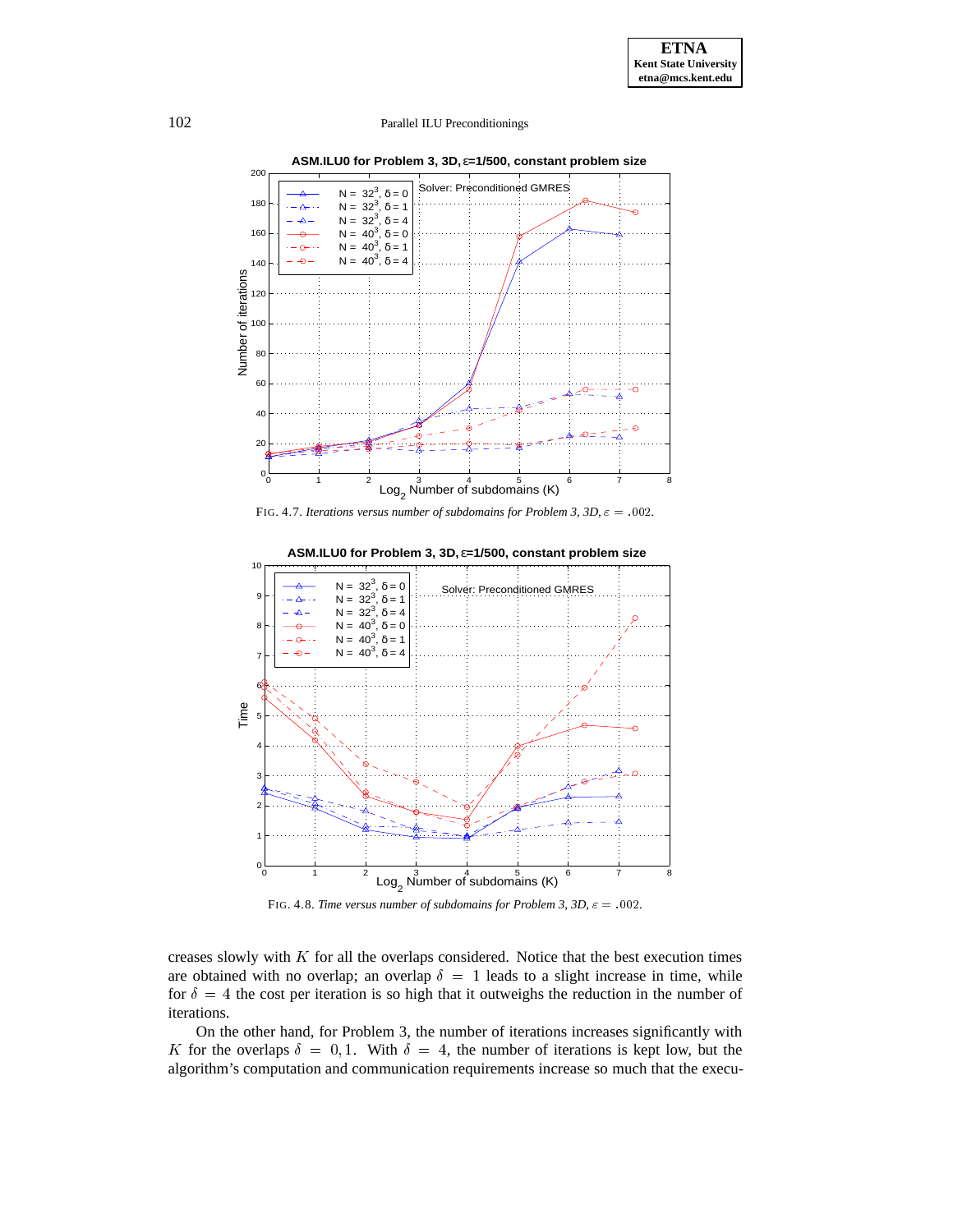**ASM.IC0 for Problem 1, 2D, scaled problem size**



FIG. 4.9. *Iterations versus number of subdomains for Problem 1, 2D domain.*

tion time exceeds that for  $\delta = 0$ . One reason for the modest scalability is that the subdomain boundaries cut the convection streamlines [5]; thus, we should expect poor performance since the preconditioner fails to model important physical behavior.

The above results suggest that the Additive Schwarz preconditioners have limited scalability with respect to problem size, at least when ILU(0) is used as an approximate subdomain solver.



**ASM.IC0 for Problem 1, 2D, scaled problem size**

FIG. 4.10. *Time versus number of subdomains for Problem 1, 2D domain.*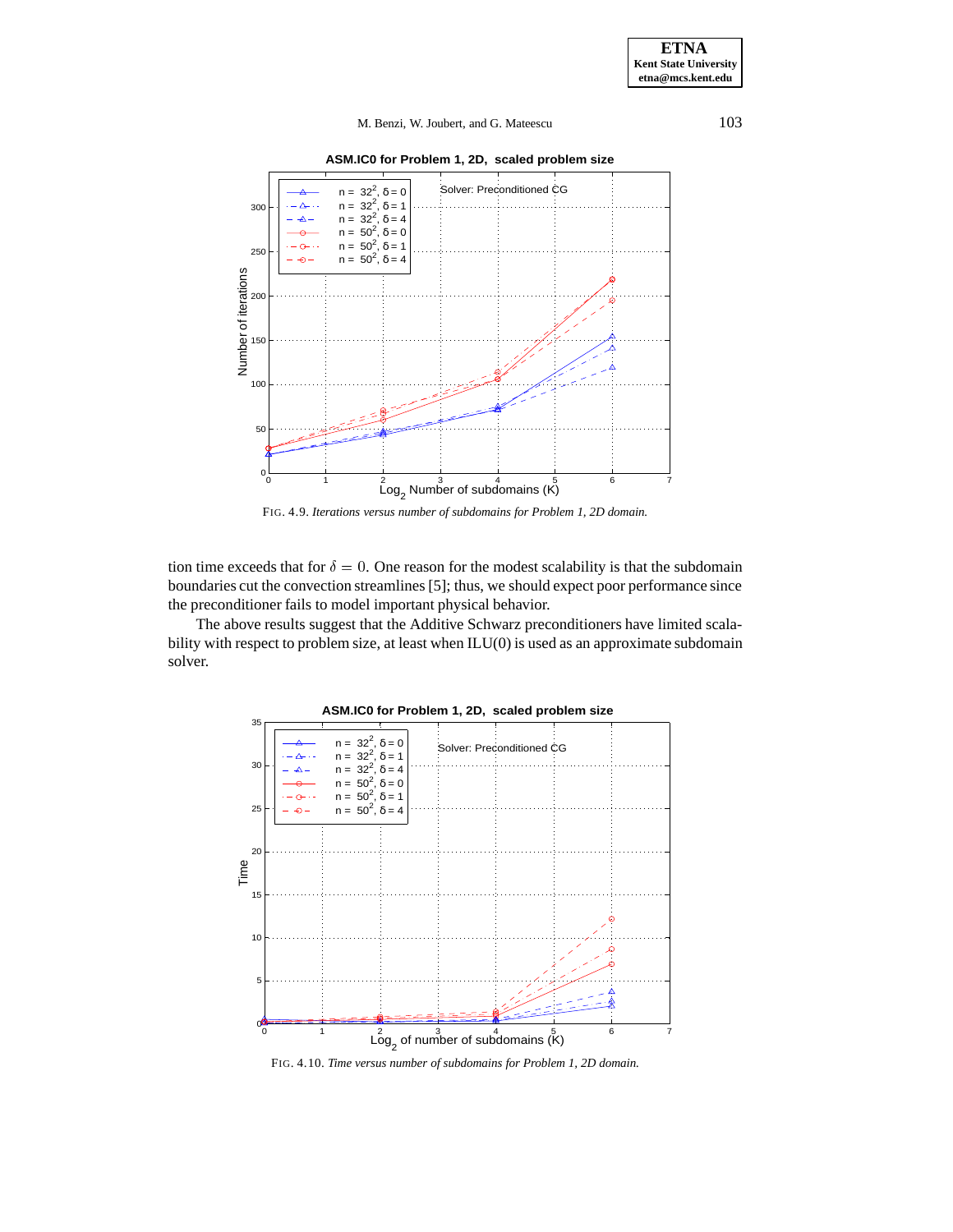

FIG. 4.11. *Iterations versus number of subdomains for Problem 1, 3D domain.*

**4.3. Comparison with Red-Black ordering.** Both ASM and no-fill incomplete factorization methods with RB ordering lead to highly parallel algorithms. A natural question is which one should be preferred. For Poisson's equation in 2D, a direct comparison between the two methods suggests that PETSc's ASM on 16 processors is faster than IC(0) with RB, even assuming a perfect speed-up for the latter. This shows that the degradation in the rate of convergence induced by the RB ordering in the symmetric case is a serious drawback. For



FIG. 4.12. *Time versus number of subdomains for Problem 1, 3D domain.*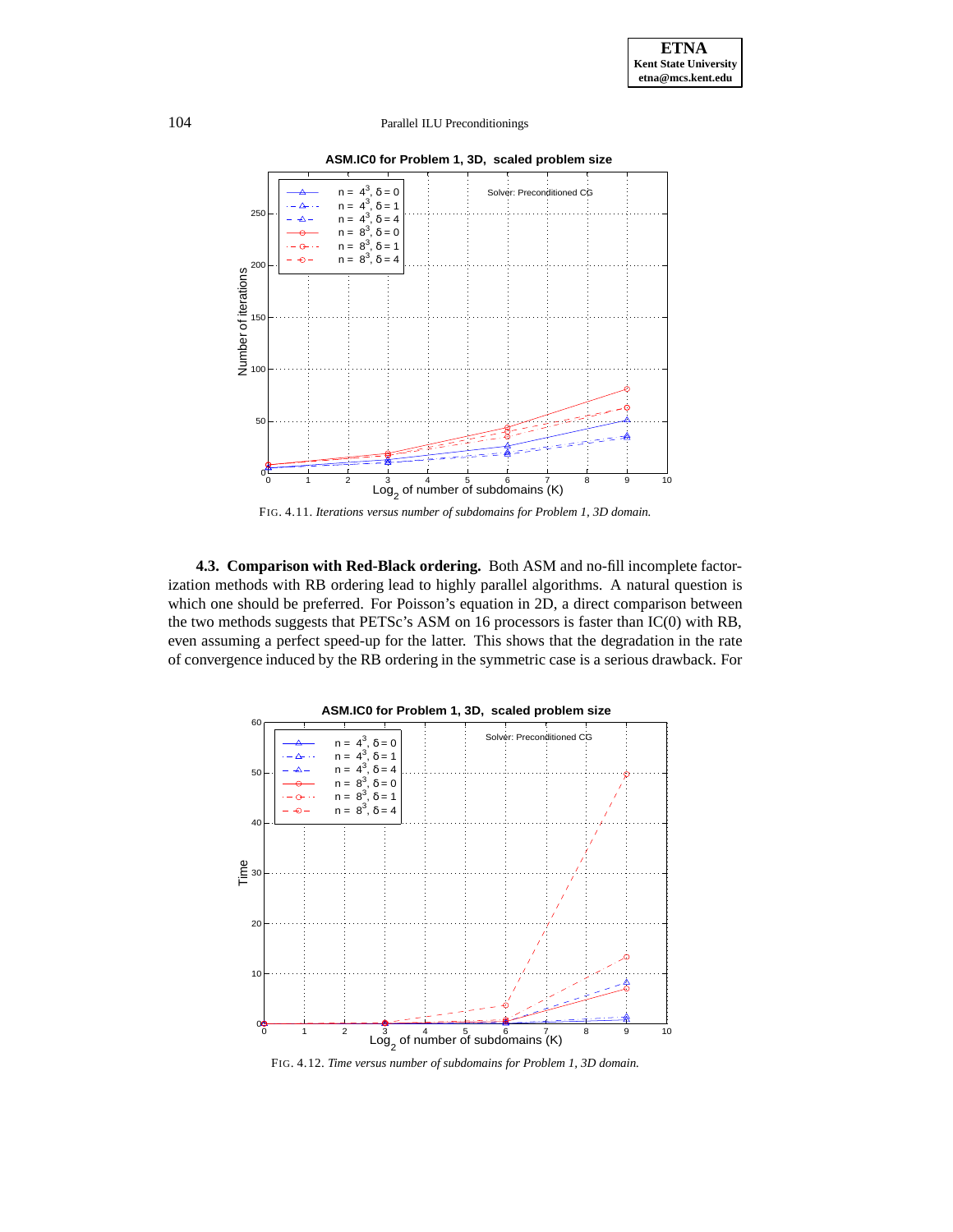**ASM.ILU0 for Problem 3, 3D,** ε**=1/100, scaled problem size**







FIG. 4.14. *Time versus number of subdomains for Problem 3, 3D,*  $\varepsilon = .01$ .

the Poisson equation in 3D, the degradation in convergence rate induced by RB is less severe, and the two methods give comparable performance. This remains true for problems that are only mildly nonsymmetric.

For highly nonsymmetric problems with strong convection, as we saw, ASM has poor convergence properties, whereas ILU(0) with RB ordering appears to be fairly robust. In this case, ILU(0) with RB ordering appears to be better, although the performance of ASM can be improved by taking the physics into account when decomposing the domain and by adding a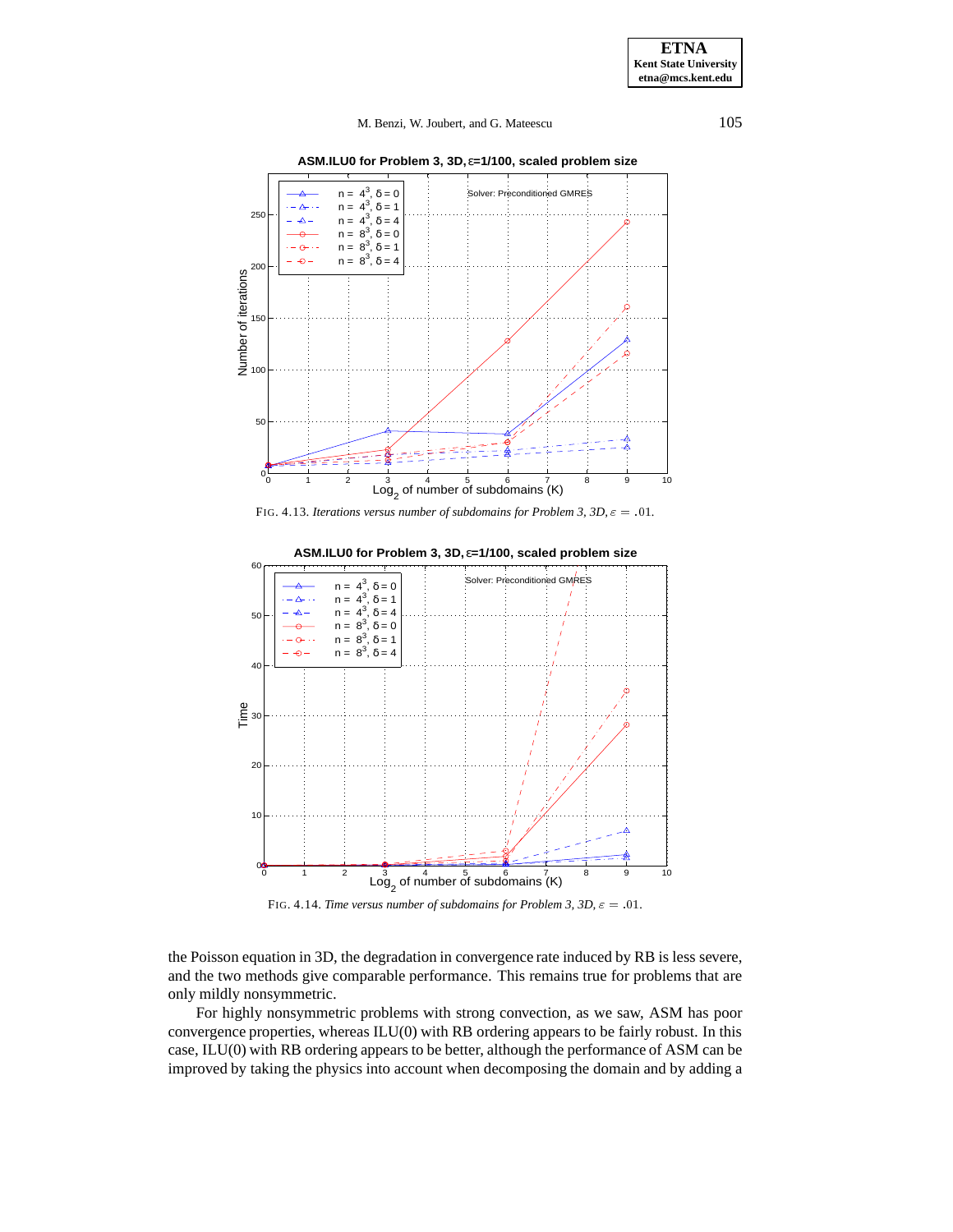

**ASM.ILU0 for Problem 3, 3D,** ε**=1/500, scaled problem size**







FIG. 4.16. *Time versus number of subdomains for Problem 3, 3D,*  $\varepsilon = .002$ *.* 

coarse grid correction [23].

**5. Multicolorings.** In this section we consider multicoloring reorderings for which ILU(0) and ILU(1) preconditioners can be easily parallelized. Assume a regular grid whose nodes are evenly colored, i.e., each of the  $N_c$  colors is employed to color  $N/c$  nodes. Then ILU(0) preconditioners derived by multicoloring have a DOP of  $N/N_c$ . The upside of using multicoloring-based ILU(0) preconditioners is the parallelism. The downside is that multicol-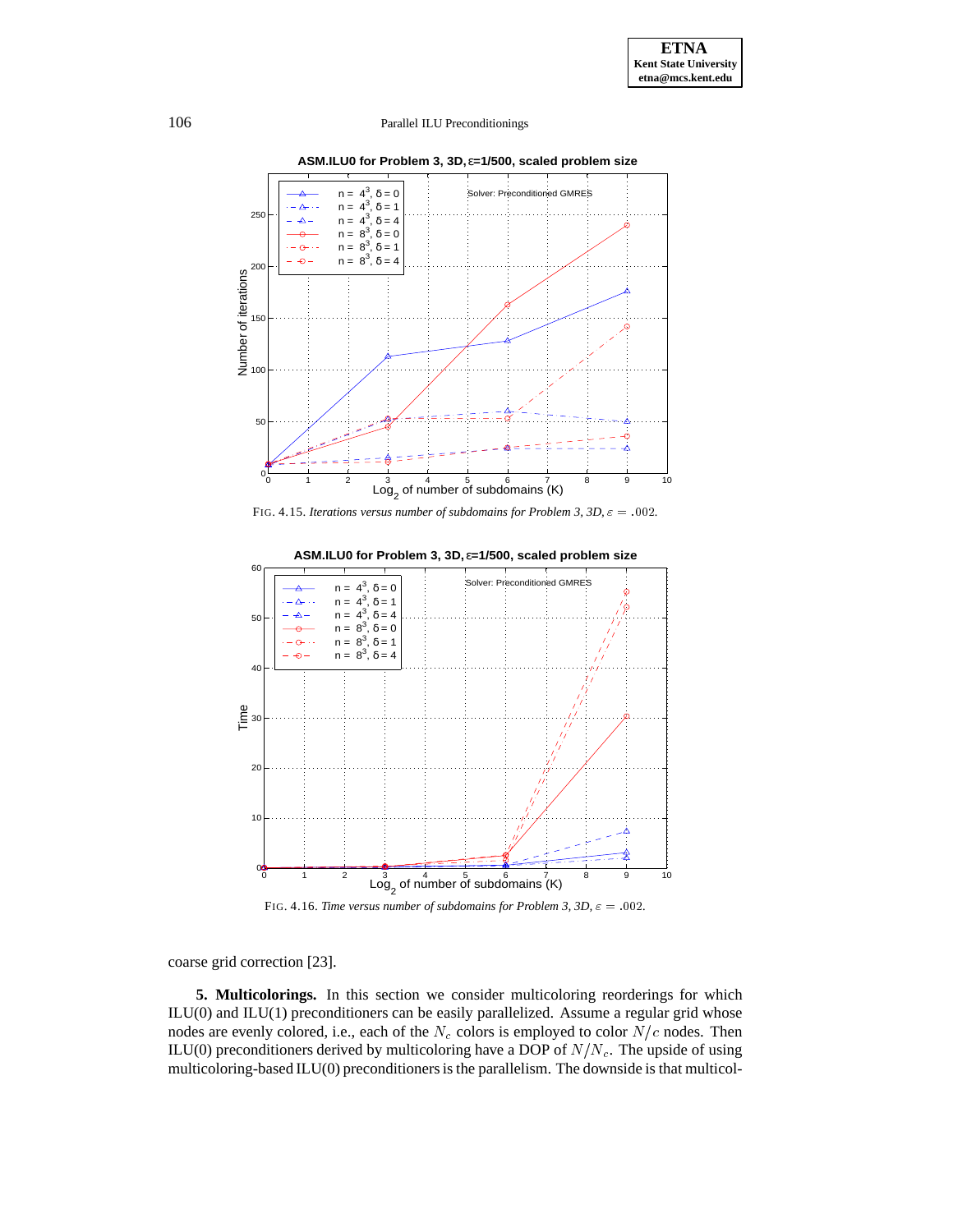oring orderings may lead to slower convergence than the NO-based ILU(0) preconditioners. As we will see, however, this need not always be the case.

It is not trivial to improve the accuracy of MCL-based ILU preconditioners by allowing fill, since this may compromise the DOP. We propose a new MCL strategy, called PAR, which gives an ILU(1) preconditioner with  $O(N)$  degree of parallelism. We perform numerical experiments highlighting the performance of the PAR ordering and of other commonly used multicolorings.

Poole and Ortega [18] have observed that multicoloring orderings may provide a compromise between the parallelism of RB and typically better convergence of NO. Their experiments for symmetric positive definite problems suggest that multicoloring leads to an increase in the number of iterations by 30 to 100% relative to NO.

Notice that RCM, or for that matter any ordering, can be viewed as a special case of multicoloring [18]. To see this for RCM, consider an  $n_x \times n_y$  two-dimensional grid and a second order PDE in which the differential operator does not contain mixed derivatives. Then the RCM ordering can be obtained by assigning one color to each "diagonal" of the grid; therefore, RCM is an  $n_x + n_y - 1$  multicoloring. However, this variant of MCL requires  $O(\sqrt{N})$  colors, which limits the DOP to  $O(\sqrt{N})$ . Therefore, RCM is a form of MCL which does not have a scalable DOP. Similarly, for any ordering, the induced set of independent sets or "wavefronts" can be thought of as a set of colors; however, the number of colors grows as the problem size grows for many orderings of interest.

**5.1. Parallel reorderings for ILU(0) and ILU(1).** We consider three multicolor orderings: RB and two other orderings, denoted by  $N_c^2 COL$  and  $PAR$ , which are described below. We compare the performance of these orderings with the baseline natural order (NO). Preconditioning is done with  $ILU(0)$  and  $ILU(1)$ ;  $ILU(1)$  is employed only for the PAR ordering which provides parallelism for ILU(1).



FIG. 5.1. <sup>16</sup>*-COL pattern (a) and PAR pattern (b) for a two-dimensional grid.*

The  $N_c^2 COL$  ordering is based on coloring a square block of  $N_c \times N_c$  grid points with  $N_c^2$  colors assigned in natural order. By repeating this coloring "tile" so as to cover the entire grid, we obtain the  $N_c^2 COL$  ordering. Figure 5.1 (a) shows the coloring tile for  $N_c = 4$ . The resulting matrix structure is called a 16-colored matrix; see [18]. The  $N_c^2 COL$  ordering is generalized to 3D domains as follows. If  $c$  is the color of the grid point  $(i, j, k)$ , then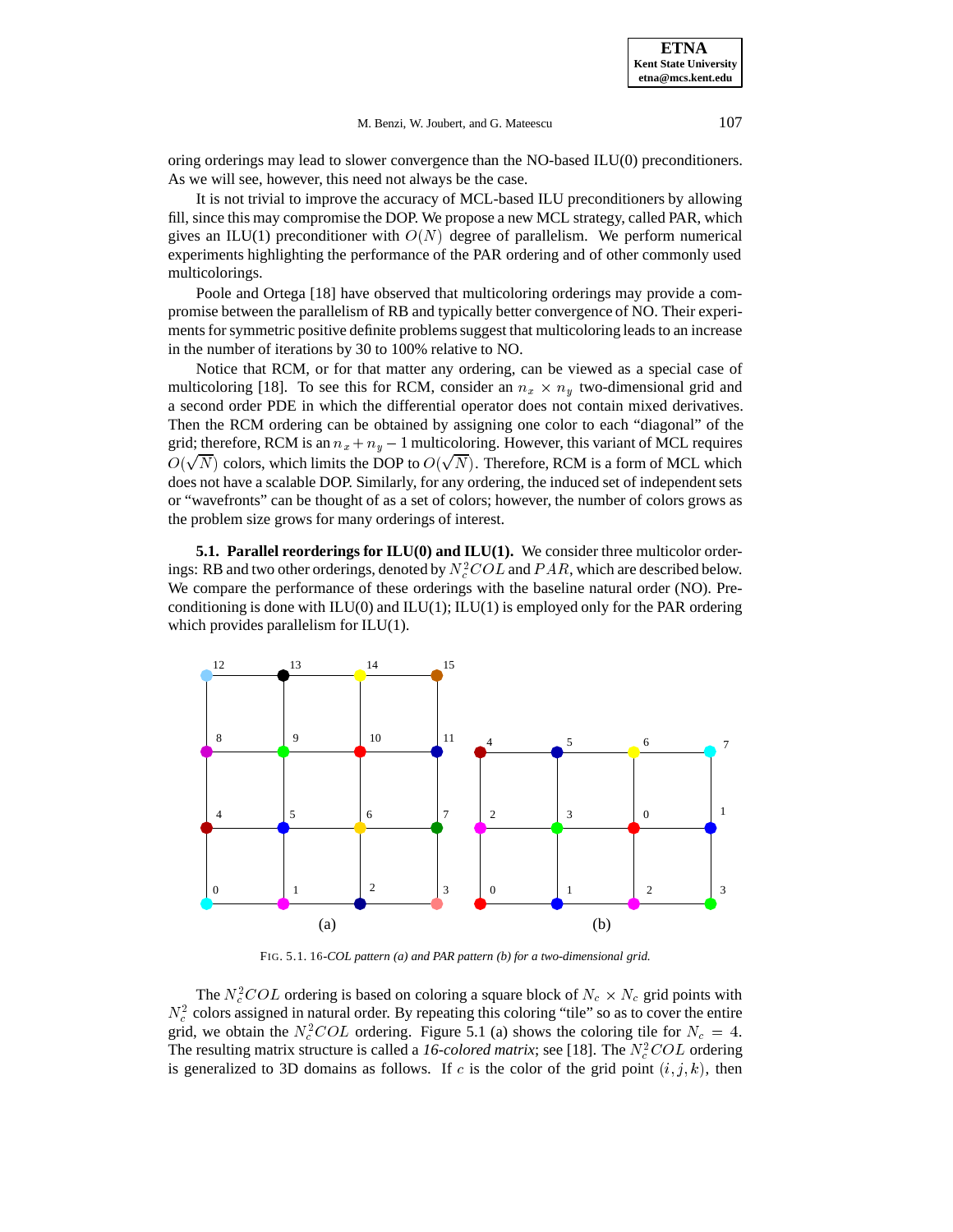$N_c^2 - 1 - c$  is the color of the grid point  $(i, j, k + 1)$ , where  $0 \le c \le N_c - 1$ ,  $1 \le i \le n_x$ ,  $1 \leq j \leq n_y, 1 \leq k < n_z$ .

The  $PAR$  ordering is based on an 8-coloring scheme obtained by using the coloring pattern shown in Figure 5.1 (b) to cover the entire grid. This pattern induces an ordering for which the permuted matrix  $A = P A P^T$  has the following properties:

- A has the diagonal blocks diagonal;
- The ILU(1) factors of  $\ddot{A}$  still have the diagonal blocks diagonal. In other words, no edge between nodes of the same color is introduced in the factorization.

The matrix pattern obtained by applying the PAR ordering to the matrix induced by a 5-point stencil discretization on an  $8 \times 8$  grid is shown in Figure 5.2; the pattern of the ILU(1) factorization for this order is shown in Figure 5.3. Notice that the ILU(1) preconditioner has 8 diagonal blocks, four blocks of dimension 12, and four of dimension 4, each of them having all the off-diagonal entries zero.

In general, for a rectangular grid with  $N$  nodes, the degree of parallelism of the PAR preconditioner is  $O(N/12)$ ; this arises from using colors 5 to 8 once for each 12-node subgrid. The PAR coloring can also be generalized to 3D domains, leading to a 16-color pattern, as shown in Figure 5.4.

The PAR coloring can be easily generalized to an arbitrary mesh topology, in which case at most  $d^2$  colors suffice, where d is the degree of the adjacency graph G. Indeed, the PAR coloring can be defined by the property that any two vertices in  $G$  connected by a path of length at most two have different colors. Thus, a PAR-type coloring for ILU(1) is any coloring of the graph of  $A<sup>2</sup>$ . Incidentally this shows that, in general, the PAR ordering for ILU(1) is not unique, since there exists more than one coloring of the graph of  $G(A^2)$ . More generally, any coloring of the graph of  $A^{2k}$  yields a PAR-type coloring for ILU(k).



FIG. 5.2. Matrix Pattern induced by the PAR ordering,  $8 \times 8$  grid.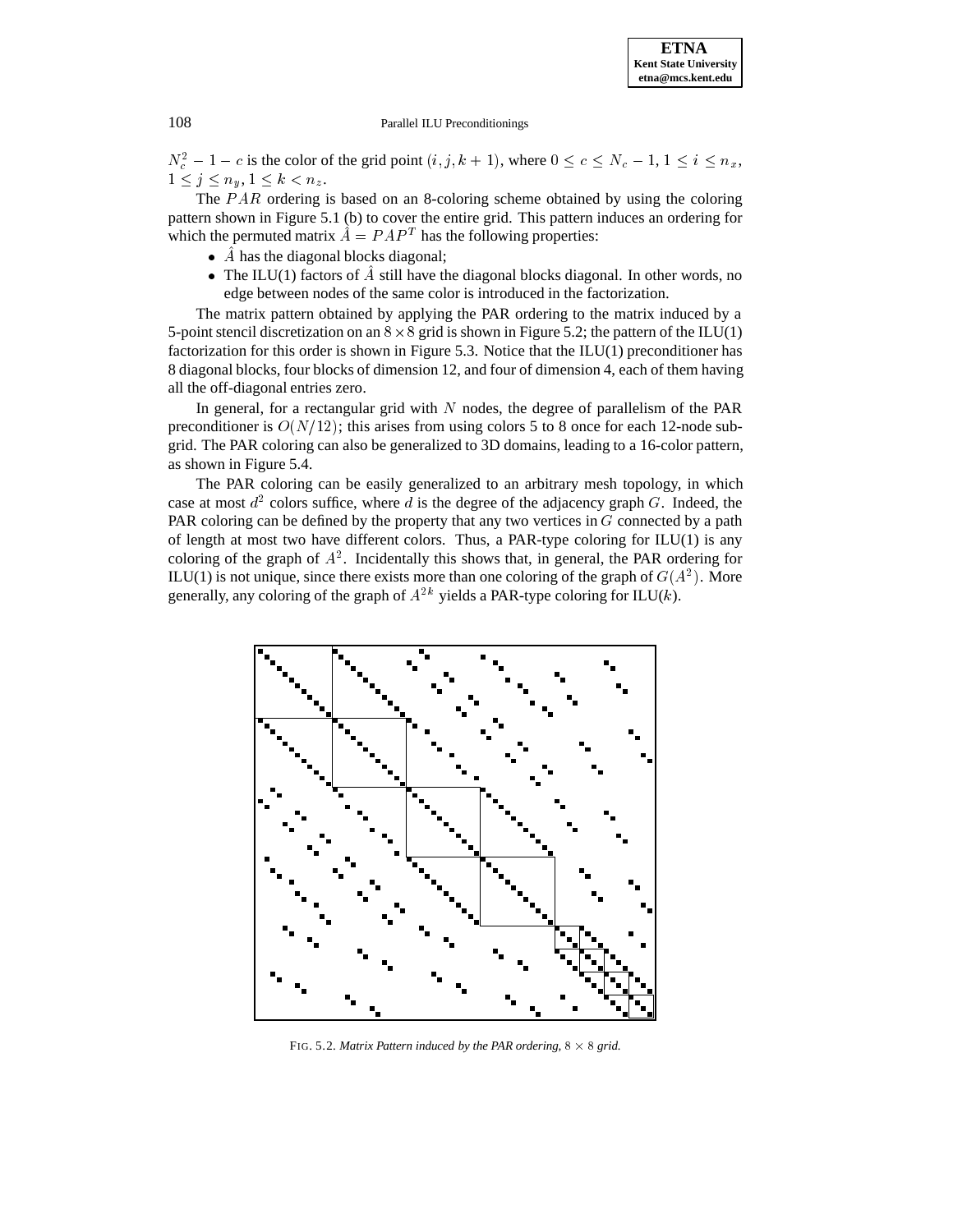**ETNA Kent State University etna@mcs.kent.edu**

M. Benzi, W. Joubert, and G. Mateescu 109



FIG. 5.3.  $ILU(1)$  preconditioner pattern for the PAR ordering,  $8 \times 8$  grid.



FIG. 5.4. *PAR pattern for a three-dimensional grid.*

In the following two subsections we give numerical results for Problems 1 and 2. We abbreviate the reordering-preconditioner combination by the name of the reordering method separated by a dot from the name of the preconditioner; for instance, PAR.ILU1 denotes the parallel coloring combined with ILU(1) preconditioning. For Problem 1, the linear solver is CG, while for Problem 2 it is Bi-CGSTAB; we have also tested Transpose-Free QMR (see [10]) and obtained results very close to those for Bi-CGSTAB. Bold fonts are used to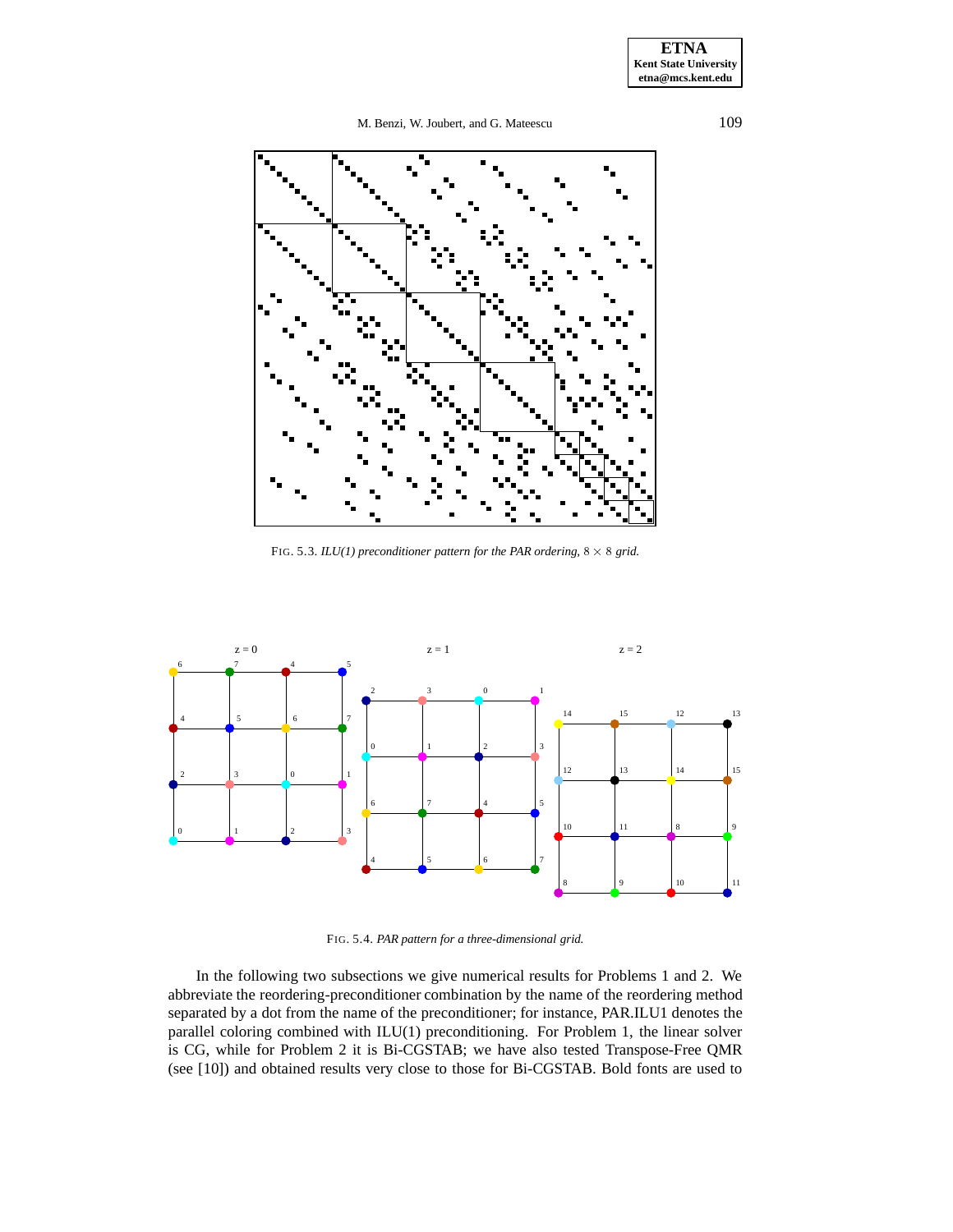

indicate the best iteration counts and times for all parallel reorderings, i.e., excluding NO, the performance of which is given for the purpose of comparing the best parallel reordering with NO. A  $\dagger$  indicates failure to converge in 5000 iterations.

**5.2. Experiments for Poisson's equation.** Tables 5.1 and 5.2 show the number of iterations and the execution times for Problem 1, for 2D and 3D domain, respectively.

Ord.prec  $N = 32^2$   $N = 64^2$   $N = 128^2$   $N = 256^2$   $N = 300^2$ I T I T I T I T I T NO.IC0 || 21 | 0.13 || 34 | 0.61 || 57 | 3.72 || 109 | 28.07 || 126 | 44.90 PAR.IC1 **19** 0.15 **31** 0.77 **52** 4.43 **100** 32.95 **116** 52.78 PAR.IC0 || 26 | 0.17 || 42 | 0.73 || 72 | 4.77 || 139 | 37.26 || 161 | 57.80 RB.IC0 || 25 | 0.14 || 48 | 0.82 || 94 | 5.88 || 183 | 49.23 || 214 | 74.90 4COL.IC0  $\parallel$  26 0.15  $\parallel$  47 0.80  $\parallel$  80 5.20  $\parallel$  156 40.66  $\parallel$  182 63.82 16COL.IC0 24 0.16 40 0.71 67 4.47 129 35.92 151 57.31<br>64COL.IC0 23 0.13 37 0.66 62 4.19 120 32.02 139 50.05 64COL.IC0 23 **0.13** 37 **0.66** 62 **4.19** 120 **32.02** 139 **50.05**

TABLE 5.1 *Iterations (I) and Times (T) for PAR, RB, and*  $N_c^2$  *COL order, Problem 1, 2D* 

| <b>TABLE 5.2</b>                                                               |
|--------------------------------------------------------------------------------|
| Iterations (I) and Times (T) for PAR, RB, and $N_c^2$ COL order, Problem 1, 3D |

| Ord.prec           |    | $N = 12^3$ |    | $N = 16^3$ |    | $N = 32^3$ |    | $N = 40^{3}$ |  |
|--------------------|----|------------|----|------------|----|------------|----|--------------|--|
|                    |    |            |    |            |    |            |    | т            |  |
| NO.IC <sub>0</sub> |    | 0.13       | 14 | 0.34       | 23 | 4.06       | 28 | 9.47         |  |
| PAR.IC1            | 10 | 0.20       | 12 | 0.53       | 20 | 6.36       | 24 | 13.50        |  |
| PAR ICO            | 13 | 0.17       | 16 | 0.37       | 27 | 4.75       | 30 | 10.22        |  |
| RB.IC <sub>0</sub> | 12 | 0.14       | 16 | 0.39       | 31 | 5.03       | 38 | 11.88        |  |
| 4COL.ICO           | 13 | 0.14       | 17 | 0.46       | 30 | 5.06       | 37 | 11.96        |  |
| 16COL.ICO          | 12 | 0.13       | 15 | 0.38       | 28 | 4.83       | 34 | 11.10        |  |
| 64COL.ICO          | 13 | 0.15       | 15 | 0.36       | 27 | 4.64       | 32 | 10.40        |  |

As expected, MCLs give more iterations than NO. However, the larger the number of colors, the smaller the convergence penalty for MCL, so that 64COL is the MCL with the smallest execution time or nearly so. Of course, using more colors decreases the DOP of the preconditioner.

The results for the PAR ordering are interesting. For the 2D case, PAR.IC1 provides good rate of convergence and serial timings close to those obtained with NO. In the 3D case, with the exception of the smallest problem  $N = 12<sup>3</sup>$ , PAR.ICO is attractive in view of its good convergence rate and DOP.

While PAR.IC1 has the best convergence rate, RB has the highest DOP. On platforms with a small numbers of processors, PAR is expected to be competitive. On the other hand, when the parallel performance is at a premium, modest over-coloring, e.g., using four colors, gives a good convergence-parallelism tradeoff. Excessive multicoloring, e.g., 64COL does not seem to be competitive, because of the limited DOP.

**5.3. Experiments for convection-diffusion equation.** Tables 5.3 and 5.4 show the number of iterations and timing for Problem 3, for 2D and 3D domain, respectively, and increasing convection and problem size. We recall that for fixed  $\varepsilon$ , increasing the problem size decreases the relative size of the skew-symmetric part of the matrix, since convection is a first-order term. Also, the matrix tends to become more diagonally dominant.

For a sequential implementation of the ILU(0) preconditioner, NO may be the best ordering for problems with small convection, e.g.,  $\varepsilon = 1/100$ . For problems with moder-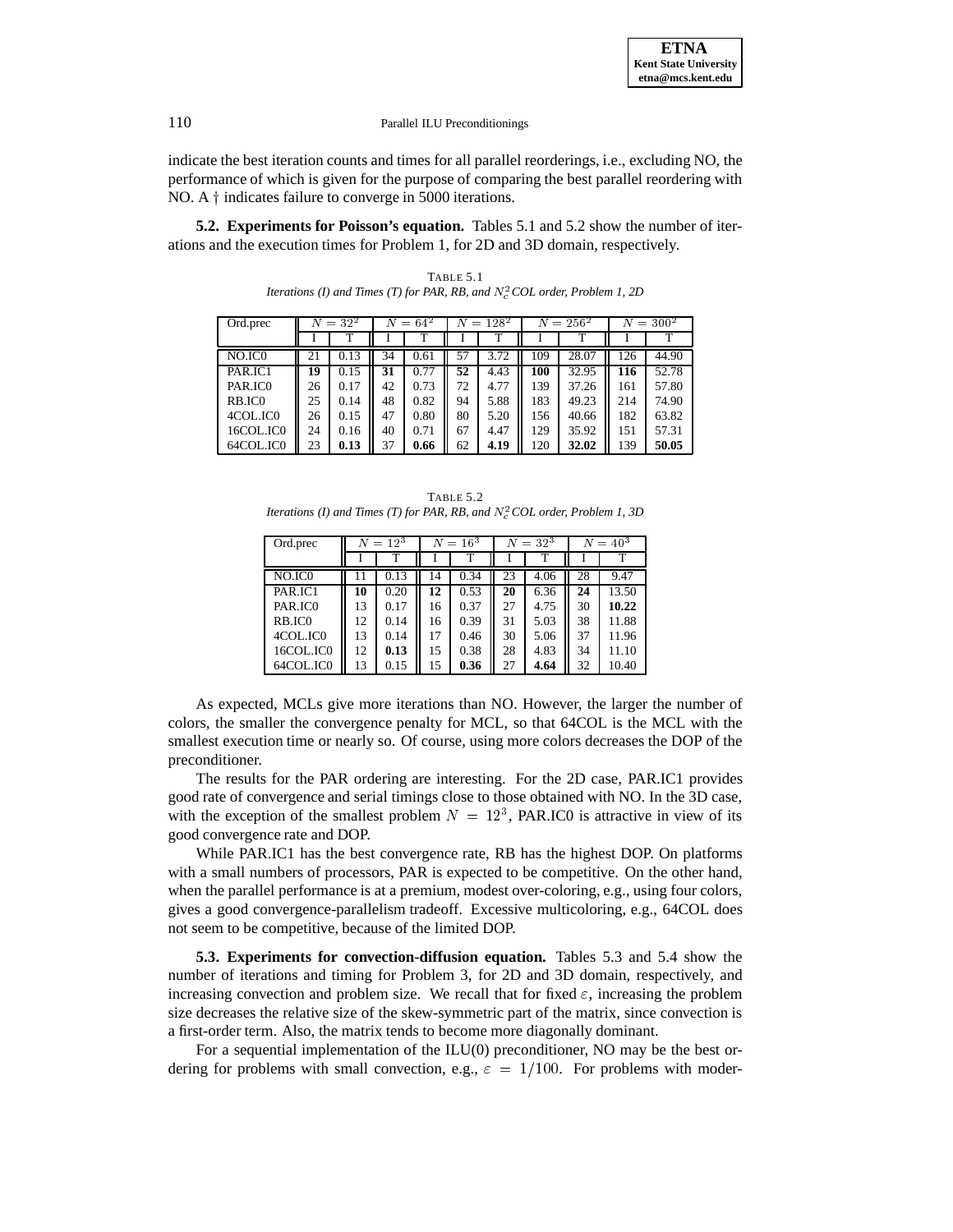Number of unknowns Ord.Prec  $N = 64^2$   $N = 128^2$   $N = 256^2$   $N = 300^2$  $\varepsilon^{-1}$ I T | I | T | I | T | I | T NO.ILU0 | 8 0.23 32 3.30 89 39.10 106 63.45 PAR.ILU1 20 0.69 45 5.80 **96** 55.24 **113** 88.03 PAR.ILU0 30 0.80 63 6.50 129 58.94 55 96.78<br>RB.ILU0 59 1.52 106 10.71 204 92.14 239 141.5 100 RB.ILU0 | 59 | 1.52 | 106 | 10.71 | 204 | 92.14 | 239 | 141.5 4COL.ILU0 39 1.03 79 8.23 159 74.12 198 122.5<br>16COL.ILU0 23 0.62 5.58 120 57.96 142 89.49 16COL.ILU0 64COL.ILU0 **15 0.41 41 4.35** 106 **49.24** 127 **78.76** NO.ILU0 34 0.88 44 4.58 6 3.01 20 12.42<br>PAR.ILU1 27 0.92 42 5.48 91 52.45 104 81.27 **PAR.ILU1 27** 0.92 42 PAR.ILU0 || 37 | 1.02 || 49 | 5.07 || 125 | 57.16 || 152 | 94.53 500 RB.ILU0 57 1.50 106 10.87 244 109.6 276 163.2<br>4COL.ILU0 63 1.65 73 7.64 169 78.44 199 121.3 4COL.ILU0 63 1.65 73 7.64 169 78.44 799 16COL.ILU0 31 0.84 **34** 3.69 99 47.68 116 73.19<br>64COL.ILU0 29 0.80 34 3.75 55 26.00 64 40.03 64COL.ILU0 29 **0.80 34** 3.75 **55 26.00 64 40.03** NO.ILU0 y y y y y y y y PAR.ILU1 282 8.81 48 6.18 86 49.44 101 80.68 PAR.ILU0 | 70 | 1.88 | 57 | 5.89 | 102 | 46.70 | 127 | 79.91 1000 RB.ILU0 60 1.59 108 10.99 213 95.45 254 155.9<br>4COL.ILU0 123 3.21 96 10.03 150 69.96 180 113.9 4COL.ILU0 || 123 | 3.21 || 96 | 10.03 || 150 | 69.96 || 180 16COL.ILU0 64 1.70 **50 5.31 75 36.48 97 60.98** 64COL.ILU0 **59** 1.60 78 8.15 251 117.6 115 72.23

TABLE 5.3 *Iterations (I) and Times (T) for PAR, RB, and*  $N_c^2$  *COL order, Problem 2, 2D* 

| <b>TABLE 5.4</b>                                                                |
|---------------------------------------------------------------------------------|
| Iterations (I) and Times (T) for PAR, RB, and $N_c^2$ COL order, Problem 2, 3D. |

|                    |            |      |          |     | Number of unknowns |     |                 |
|--------------------|------------|------|----------|-----|--------------------|-----|-----------------|
|                    | Ord.Prec   |      | $N=16^3$ |     | $N = 32^3$         |     | $N \equiv 40^3$ |
| $\varepsilon^{-1}$ |            | Ī    | T        | I   | T                  | Ī   | T               |
|                    | NO.ILU0    | 10   | 0.43     | 8   | 3.80               | 10  | 8.04            |
|                    | PAR.ILU1   | 9    | 0.58     | 12  | 7.27               | 15  | 16.84           |
|                    | PAR.ILU0   | 13   | 0.53     | 18  | 6.89               | 24  | 18.02           |
| 100                | RB.ILU0    | 19   | 0.77     | 36  | 13.37              | 48  | 34.91           |
|                    | 4COL.ILU0  | 18   | 0.74     | 21  | 8.55               | 26  | 19.52           |
|                    | 16COL.ILU0 | 11   | 0.46     | 14  | 5.64               | 18  | 14.05           |
|                    | 64COL.ILU0 | 9    | 0.39     | 10  | 4.00               | 13  | 10.06           |
|                    | NO.ILU0    | ╬    |          |     |                    | 85  | 63.05           |
|                    | PAR.ILU1   | 95   | 4.73     | 44  | 23.14              | 35  | 47.19           |
|                    | PAR.ILU0   | 56   | 2.23     | 47  | 17.54              | 43  | 31.88           |
| 500                | RB.ILU0    | 56   | 2.21     | 38  | 14.05              | 46  | 32.95           |
|                    | 4COL.ILU0  | 1379 | 55.93    | 138 | 59.26              | 123 | 91.13           |
|                    | 16COL.ILU0 | 98   | 3.94     | 57  | 21.84              | 45  | 33.55           |
|                    | 64COL.ILU0 |      | 197.3    | 41  | 15.60              | 33  | 24.70           |
|                    | NO.ILU0    | 4    |          |     |                    |     |                 |
|                    | PAR.ILU1   | 4030 | 194.8    |     |                    | 528 | 505.1           |
|                    | PAR.ILU0   | 157  | 6.08     | 97  | 35.91              | 96  | 73.37           |
| 1000               | RB.ILU0    | 74   | 2.90     | 66  | 24.31              | 55  | 40.01           |
|                    | 4COL.ILU0  |      | 196.1    |     |                    | t   |                 |
|                    | 16COL.ILU0 | 379  | 14.91    |     |                    | 187 | 138.3           |
|                    | 64COL.ILU0 | 1300 | 51.27    |     |                    |     |                 |

ately strong convection ( $\varepsilon = 1/500$ ), NO is typically not competitive (the exception being  $N = 256^2$ ). For very strong convection ( $\varepsilon = 1/1000$ ), NO consistently fails.

On the other hand, for the test cases considered, there is always a multicoloring that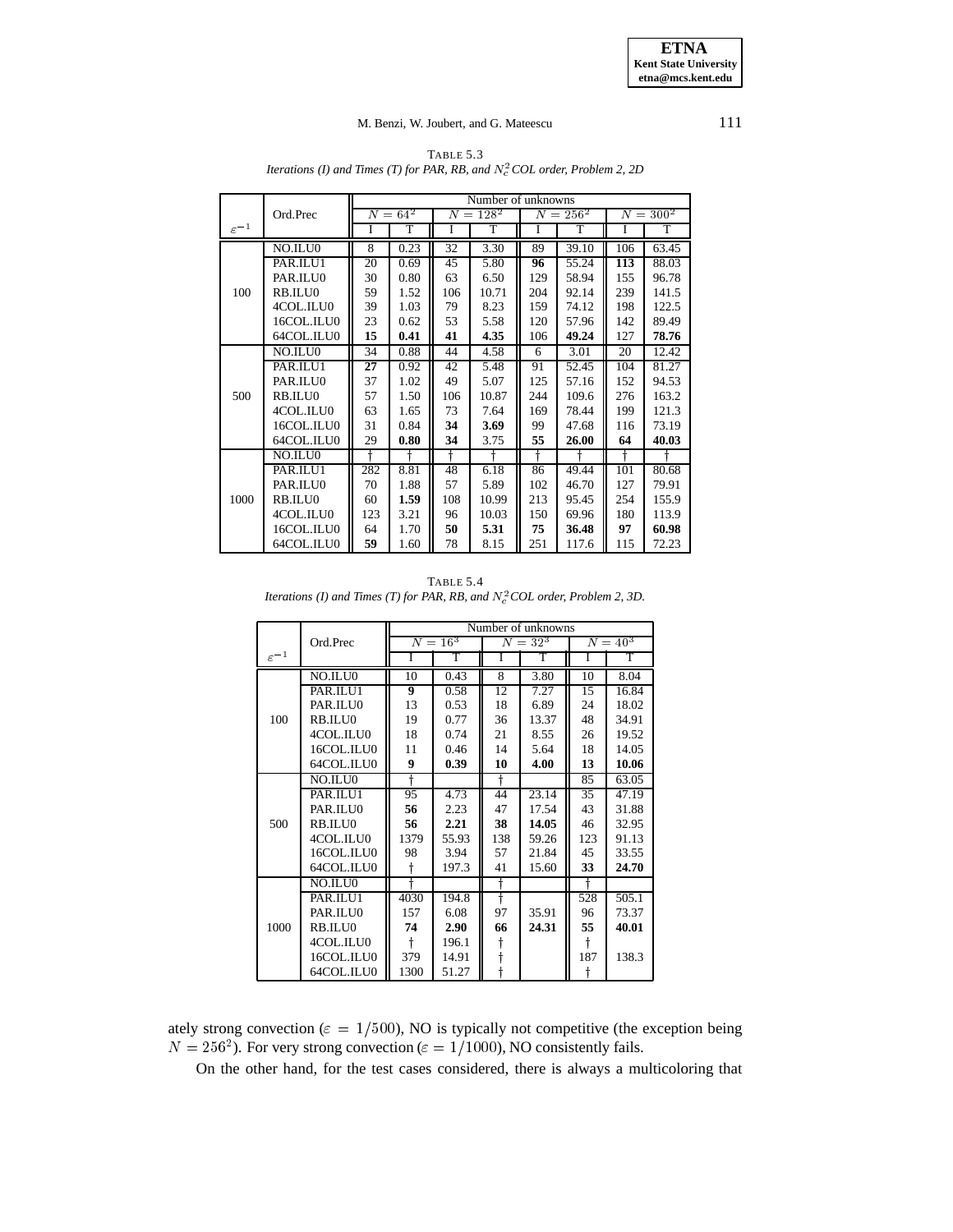provides good convergence. Moreover, multicoloring typically outperforms NO for  $\varepsilon =$  $1/500$ ,  $1/1000$ , the exceptions being  $\varepsilon = 1/500$ , 2D domain,  $N = 256^2, 300^2$ . The instability of the ILU(0) preconditioners induced by NO for strongly nonsymmetric problems has been explained by Elman [8] (see also Benzi *et al.* [2]) by the ill-conditioning of the back and forward solves. In these cases,  $MMD$  induces an  $ILU(0)$  preconditioner that leads to stable solves; see [2]. Here we find that parallel orderings often have a stabilizing effect on ILU(0) for convection-dominated problems (see the 3D case,  $\varepsilon = 1/1000$ ).

Therefore, we conclude that  $ILU(0)$  with a parallel ordering is attractive for convectiondominated problems, particularly in a parallel environment where MMD would lead to a preconditioner which does not parallelize well. However, selecting a good multicoloring method is not straightforward. Out of the 24 test cases considered here, 64COL is the best choice in 12, RB in 6, 16COL and PAR.ILU1 in 4 (there are two ties). The iteration count for PAR.ILU1, 64COL, and 16COL decreases when the problem size increases (except for 2D,  $N \ge 256^2$ ) for  $\varepsilon = 1/500, 1/1000$ . RB has a similar behavior for  $\varepsilon = 1/1000$ . This is in agreement with the fact that as  $N$  increases the problem becomes closer to being diagonally dominant and symmetric, since we increase the size of the problem by reducing the grid step.

In a parallel implementation the best choice may be either RB or 64COL, depending on the number of available processors. Specifically, RB may be a better choice if sufficiently many processors are available, due to the larger DOP. In contrast, 16COL and 64COL (which result in faster convergence for  $\varepsilon = 1/100, 1/500$  but have less inherent parallelism) are attractive when a small number of processors is available.

**6. Conclusions.** Our numerical experiments show that preconditioners derived from finite difference matrices reordered with multicoloring strategies can outperform those derived for the naturally ordered system in a significant number of cases. RB is effective for SPD and nonsymmetric problems close to being diagonally dominant, provided that we allow some fill in the incomplete factorization. Even though multicolorings may lead to more Krylov subspace iterations, they have at least three advantages:

- for mildly nonsymmetric problems, the storage required by the preconditioner is typically smaller for RB than for NO with the same ILUT preconditioning method;
- $\bullet$  some multicolorings, such as the PAR method, can induce ILU(1) preconditioners that can be parallelized, unlike NO and RCM;
- for highly nonsymmetric problems, MCLs tend to stabilize the incomplete triangular factors.

The first advantage is important when memory is at a premium. For large problems, the time to apply the preconditioner may become a bottleneck for the iterative method. The size of the preconditioner affects the time through the operation count for preconditioning and, for large preconditioners, through memory hierarchy effects which lead to expensive LOAD operations for out-of-cache data. Because RB gives smaller ILUT preconditioners, it is a viable alternative to NO and RCM.

The effect of red-black ordering on symmetric dual dropping ILU preconditionings is positive; similarly for the effect on ILUT for moderately nonsymmetric problems.

RB appears to be fairly robust, although less than RCM. RCM also has the desirable property that its performance improves nearly monotonically as  $\tau$  is reduced and p is increased in ILUT( $\tau$ ,  $p$ ). Unfortunately, RCM has low DOP and does not lead to a scalable algorithm.

The numerical results for ASM with  $IC(0)$  or  $ILU(0)$  subdomain solver indicate good scalability of the method for Poisson's equation, but poor scalability for convectiondominated problems. Using a significant overlap, such as four cells, succeeds in reducing the growth in the iteration count with the number of subdomains, but leads to a large cost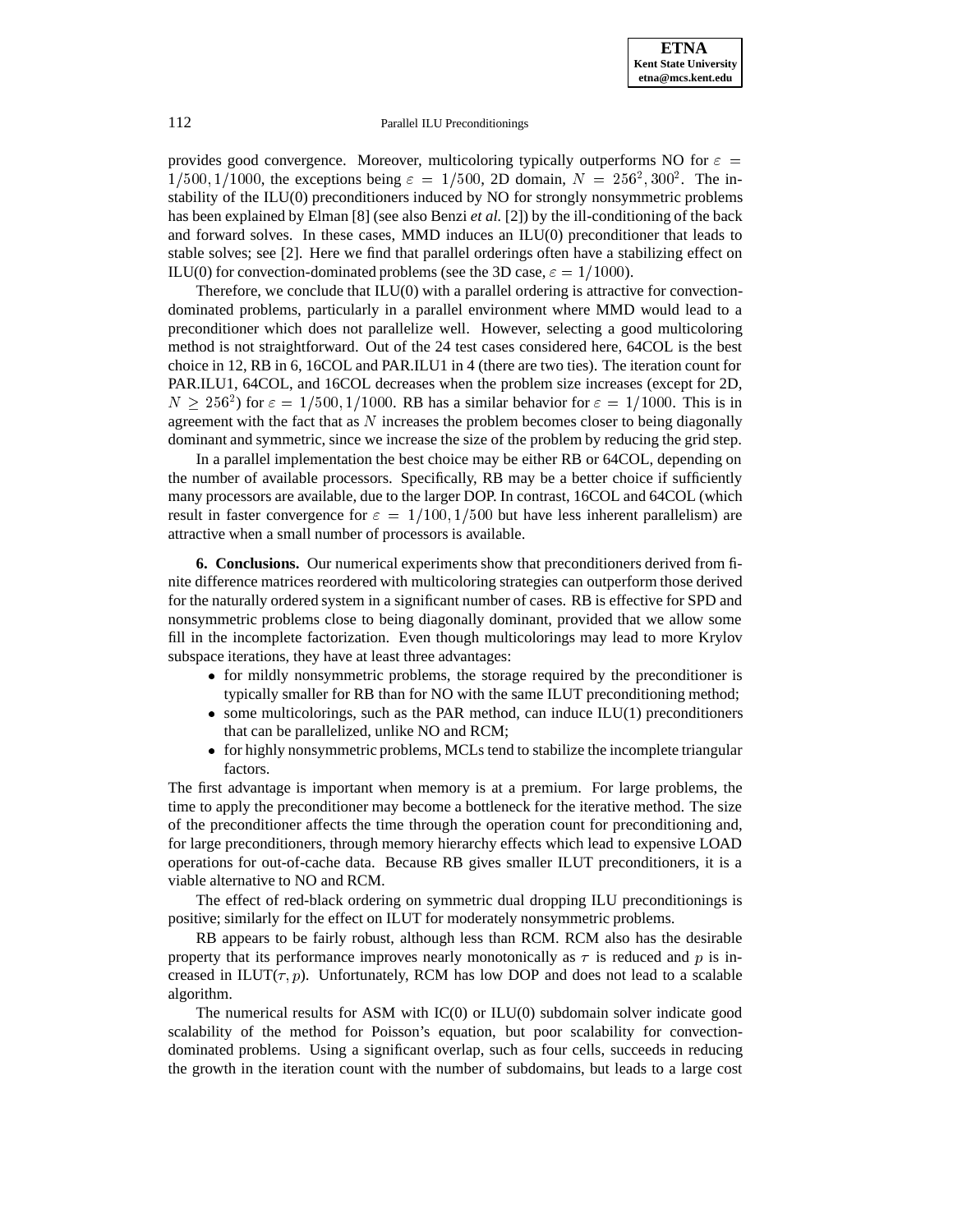per iteration which offsets the gain of reduced number of iterations. A multilevel approach such as a coarse grid correction (two-level strategy) appears to be necessary in order to keep the number of iterations bounded when the degree of parallelism (number of subdomains) increases and to keep the operation cost per iteration  $O(N)$ .

**Acknowledgments.** We would like to thank two anonymous referees for their careful reading of the manuscript. Their comments and suggestions helped us improve the exposition of this article. This work was performed while the third author was a PhD student at Virginia Polytechnic and State University and a Graduate Research Assistant at Los Alamos National Laboratory.

#### REFERENCES

- [1] S. BALAY, W. GROPP, L. C. MCINNES, AND B. SMITH, *Petsc 2.0 User's Manual*, Report ANL 95/11, Argonne National Laboratory, Argonne, IL, 1997.
- [2] M. BENZI, D. B. SZYLD, AND A. VAN DUIN, *Orderings for incomplete factorization preconditioning of nonsymmetric problems*, SIAM J. Sci. Comput., 20 (1999), to appear.
- [3] X.–C. CAI, W. D. GROPP, D. E. KEYES, R. G. MELVIN, AND D. P. YOUNG, *Parallel Newton-Krylov-Schwarz algorithms for the transonic full potential equation*, SIAM J. Sci. Comput., 19 (1998), pp. 246– 265.
- [4] E. CHOW AND Y. SAAD, *Experimental study of ILU preconditioners for indefinite matrices*, J. Comput. Appl. Math., 86 (1997), pp. 387–414.
- [5] M. A. DELONG, *Two Examples of the Impact of Partitioning with Chaco and Metis on the Convergence of Additive Schwarz-Preconditioned FGMRES*, Los Alamos National Laboratory Technical Report LA-UR-97-4181, Los Alamos, NM, 1997.
- [6] I. S. DUFF, M. ERISMAN, AND J. K. REID, *Direct Methods for Sparse Matrices*, Clarendon Press, Oxford, UK, 1986.
- [7] I. S. DUFF AND G. A. MEURANT, *The effect of ordering on preconditioned conjugate gradients*, BIT, 29 (1989), pp. 635–657.
- [8] H. C. ELMAN, *A stability analysis of incomplete LU factorizations*, Math. Comp., 47 (1986), pp. 191–217.
- [9] H. C. ELMAN, *Relaxed and stabilized incomplete factorizations for non-self-adjoint linear systems*, BIT, 29 (1989), pp. 890–915.
- [10] R. W. FREUND, *A transpose-free quasi-minimal residual algorithm for non-Hermitian linear systems*, SIAM J. Sci. Comput., 14 (1993), pp. 470–482.
- [11] A. GEORGE, *Computer Implementation of the Finite Element Method*, Report STAN-CS-208, Stanford University, Department of Computer Science, 1971.
- [12] A. GEORGE AND J. W. LIU, *Computer Solution of Large Sparse Positive Definite Systems*, Prentice-Hall, Englewood Cliffs, NJ, 1981.
- [13] J. L. GUSTAFSON, *Reevaluating Amdahl's law*, Comm. ACM, 31 (1988), pp. 532–533.
- [14] M. R. HESTENES AND E. L. STIEFEL, *Methods of conjugate gradients for solving linear systems*, J. Res. Nat. Bur. Standards, 49 (1952), pp. 409–436.
- [15] M. T. JONES AND P. E. PLASSMANN, *Scalable iterative solution of sparse linear systems*, Parallel Comput., 20 (1994), pp. 753–773.
- [16] J. W. LIU, *Modification of the minimum degree algorithm by multiple elimination*, ACM Trans. Math. Software, 11 (1985), pp. 141–153.
- [17] J. A. MEIJERINK AND H. A. VAN DER VORST, *An iterative solution method for linear systems of which the coefficient matrix is a symmetric M-matrix*, Math. Comp., 31 (1977), pp. 148–162.
- [18] E. L. POOLE AND J. M. ORTEGA, *Multicolor ICCG methods for vector computers*, SIAM J. Numer. Anal., 24 (1987), pp. 1394–1418.
- [19] Y. SAAD, *Highly parallel preconditioners for general sparse matrices*, in Recent Advances in Iterative Methods, IMA Volumes in Mathematics and its Applications, G. Golub, R. M. Luskin, and A. Greenbaum, eds., vol. 60, NY, 1994, Springer-Verlag, pp. 165–199.
- [20] , *ILUT: A dual-threshold incomplete LU factorization*, Numer. Linear Algebra Appl., 1 (1994), pp. 387–402.
- [21] , *Iterative Methods for Sparse Linear Systems*, PWS Publishing Company, Boston, MA, 1996.
- [22] Y. SAAD AND M. H. SCHULTZ, *GMRES: A generalized minimal residual algorithm for solving nonsymmetric linear systems*, SIAM J. Sci. Stat. Comput., 7 (1986), pp. 856–869.
- [23] B. SMITH, P. BJØRSTAD, AND W. GROPP, *Domain Decomposition: Parallel Multilevel Methods for Elliptic PDEs*, Cambridge University Press, New York, 1996.